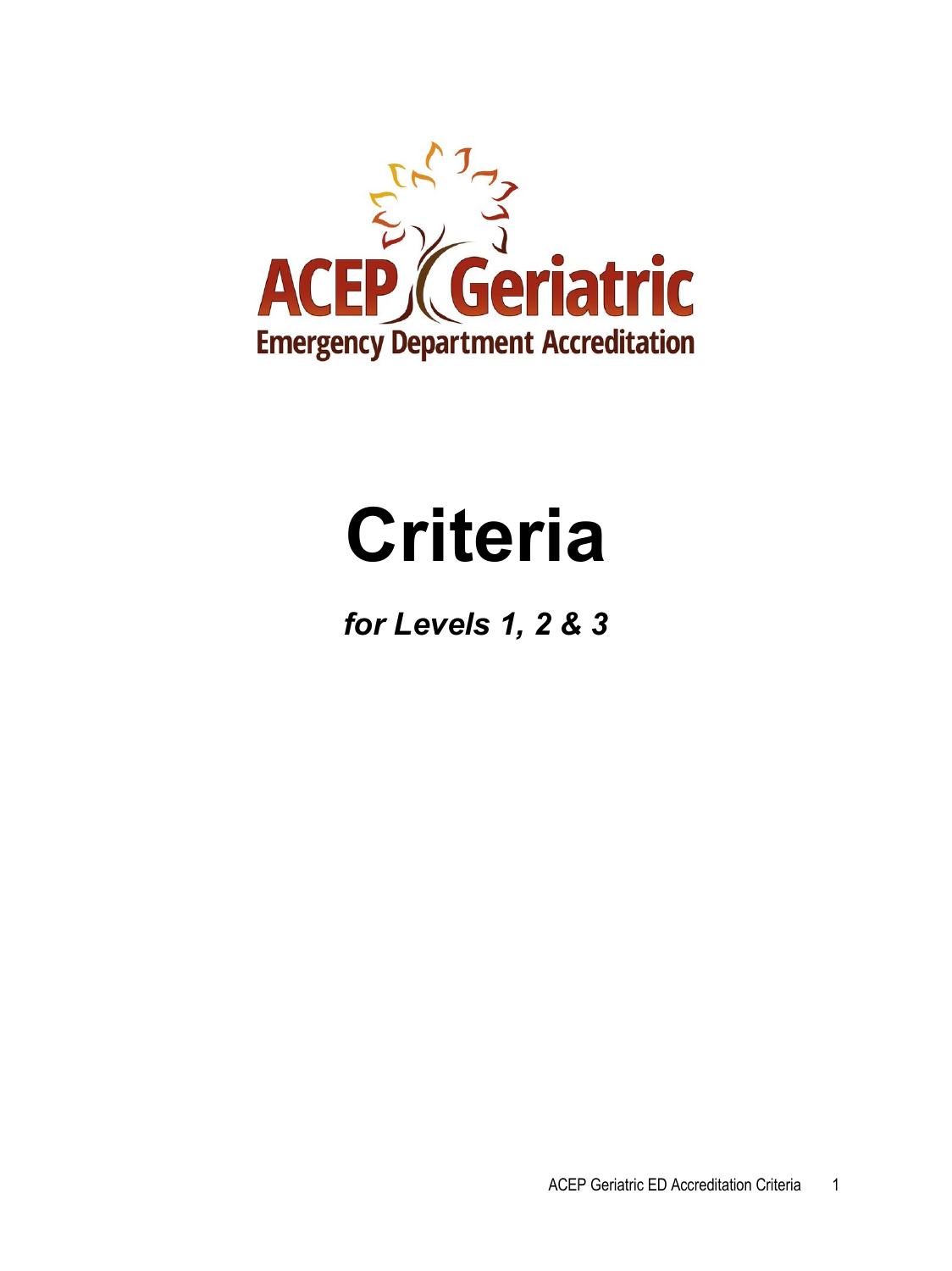# **Glossary of key terms**

| Accreditation                                          | The process whereby an association or agency grants public recognition to a hospital, health care<br>institution or specialized program of care to ensure it has met certain established qualifications or<br>standards as determined through initial and periodic evaluations. Both the qualifications and<br>evaluations are determined by the accreditation organization. |  |
|--------------------------------------------------------|------------------------------------------------------------------------------------------------------------------------------------------------------------------------------------------------------------------------------------------------------------------------------------------------------------------------------------------------------------------------------|--|
| Standardization                                        | The process by which a product of service is assessed against standards and specifications                                                                                                                                                                                                                                                                                   |  |
| Certification                                          | A voluntary process by which a nongovernmental agency or association grants recognition to an<br>individual/organization who has met certain predetermined qualifications specified by that agency or<br>association                                                                                                                                                         |  |
| Recognition                                            | Award, something given in recognition of an achievement                                                                                                                                                                                                                                                                                                                      |  |
| <b>GED</b>                                             | <b>Geriatric Emergency Department</b>                                                                                                                                                                                                                                                                                                                                        |  |
| <b>GEM</b>                                             | Geriatric Emergency Medicine                                                                                                                                                                                                                                                                                                                                                 |  |
| <b>ACEP</b>                                            | American College of Emergency Physicians                                                                                                                                                                                                                                                                                                                                     |  |
| Society for Academic Emergency Medicine<br><b>SAEM</b> |                                                                                                                                                                                                                                                                                                                                                                              |  |
| AGS                                                    | <b>American Geriatrics Society</b>                                                                                                                                                                                                                                                                                                                                           |  |
| ENA                                                    | <b>Emergency Nurses Association</b>                                                                                                                                                                                                                                                                                                                                          |  |

*Source***:** Knapp, J. (2000). Designing certification and accreditation programs. *American Society of Association Executives.*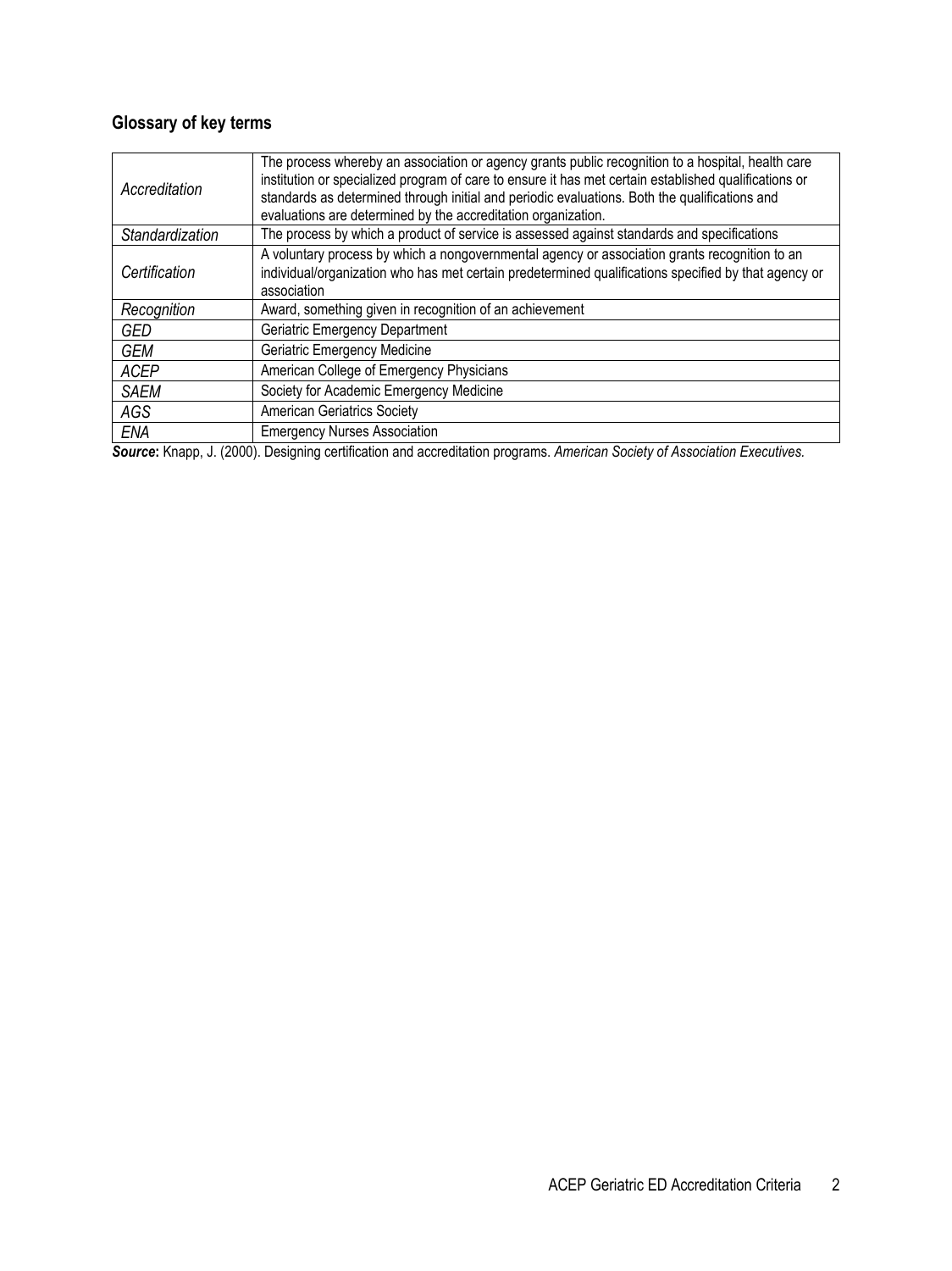# **Certifying an Emergency Department as Senior-Friendly – Why and How?**

The proportion of the United States (U.S.) population over 65 years of age is projected to nearly double from 43 million in 2012 to 83 million in 2050.<sup>1</sup> Aging adults currently comprise 18% of total emergency department (ED) visits. This represents a 42% increase between 2002 and 2012 with anticipated continued expansion for decades to come.<sup>2</sup> Unique models of pre-hospital, ED, and inpatient geriatric healthcare delivery are being developed and evaluated partially because older adults are more likely to be admitted to the hospital after longer ED lengths of stay.3 This population increase is partially responsible for the projected non-sustainable healthcare spending increase in the U.S. Health care spending is predicted to increase from the 2013 level of 17.4% of the U.S. gross domestic product (GDP) to 19.6% in 2024. At this point, medical costs will represent over 20% of U.S. GDP.<sup>4,5</sup>

The ED has historically been viewed as the front door of the hospital, determining use of inpatient versus outpatient resources. However a new model viewing the ED as the "front porch" of the hospital is emerging. In the "front porch" paradigm patients receive more definitive investigations and consultations in the ED without requiring a hospital admission. This practice evolution must occur without compromising patient safety or patient satisfaction.<sup>6</sup>





The American College of Emergency Physicians' Geriatric Section, in conjunction with the Society for Academic Emergency Medicine's Academy for Geriatric Emergency Medicine, the American Geriatrics Society, and Emergency Nurses Association have responded in a number of ways. These include the development of peer-reviewed and multi-stakeholder educational core competencies for certified emergency providers,7 high-yield research opportunities to improve the underlying evidence-basis for specific recommendations,8,9 and guidelines to focus resources on the most essential geriatric medical care priorities.10 Implementation science (*also known as knowledge translation*) demonstrates the 17-year delay for only 14% of published recommendations to actually influence patient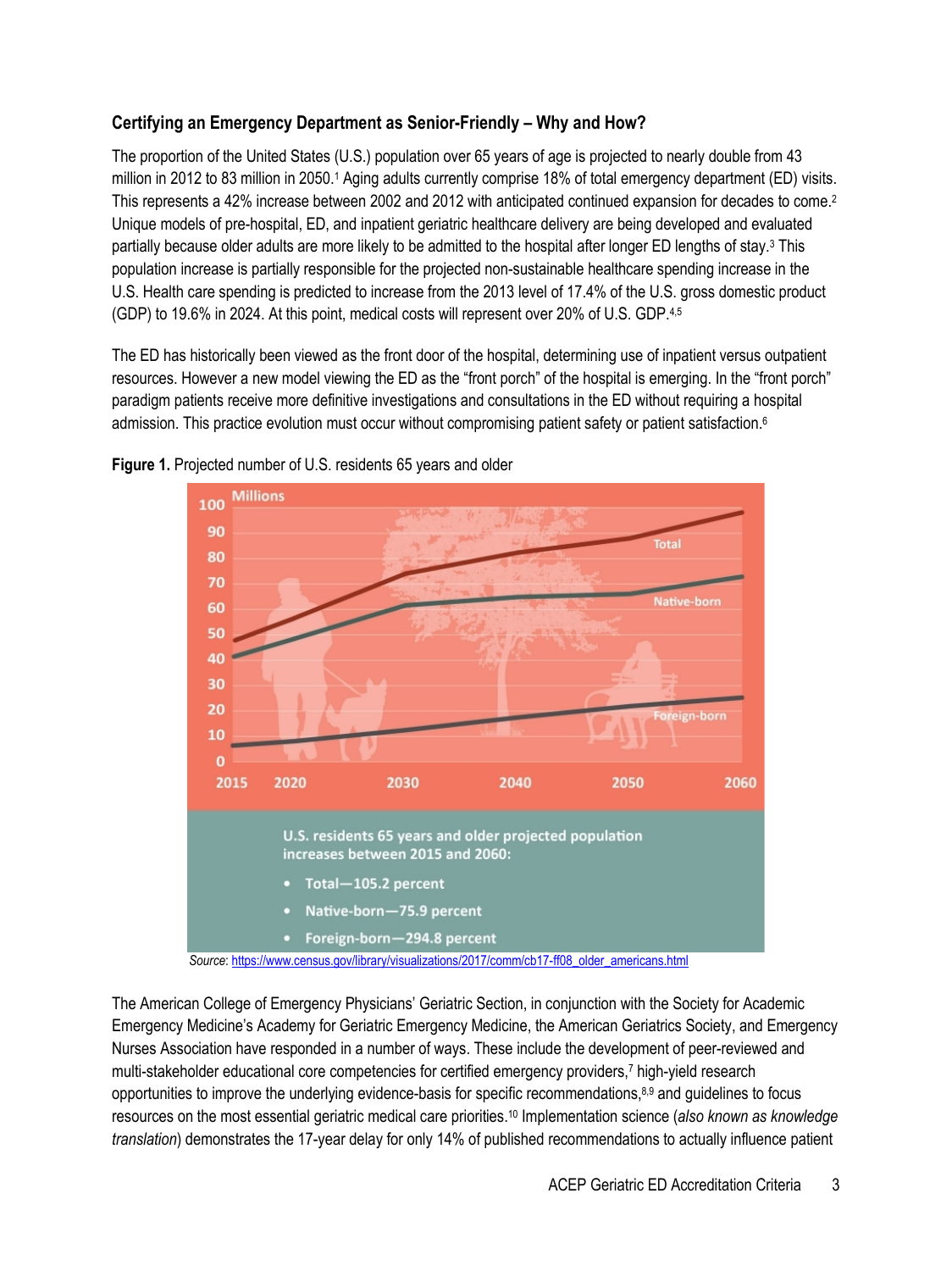care and improve patient outcomes.11 Evidence shows how rare it is for ED nurses or physicians to follow published guidelines that recommend screening for common geriatric syndromes., <sup>12</sup> These ED providers fail to identify delirium in up to 76% of cases,13 and fail to provide recommended fall prevention interventions.14 Dozens of U.S. hospitals have developed special emergency elder care processes, and refer to themselves as "Senior Friendly" or "Geriatric Emergency Departments" (GEDs). However, the attributes that differentiate these EDs from others lacking such processes remain poorly described. The characteristics of enhanced elder emergency services vary widely by location, with no standard reporting showing any improvement of patient outcomes . <sup>15</sup> How then can patients, healthcare providers, hospitals, or the public determine what enhancements truly improve elder emergency care? One approach is to standardize senior-friendly emergency care across multiple settings through an accreditation program based on objective measurable criteria.

Accreditation of facilities has long been used to assure and improve the quality of care rendered. From the first attempts in 1919 by the American College of Surgeons, accreditation programs have provided a framework of best practices and a level of public assurance regarding the quality of care provided. Trauma centers are an excellent example of a modern accreditation program that has impacted care. Early in their development, critics suggested trauma centers were unnecessary, that all general surgeons could provide equal care, and that postoperative rehabilitation in a community setting was preferred. However, trauma centers have had a positive impact on mortality and morbidity, and few today would argue against trauma center existence or certification, based on the recognized value created by these processes for patients, providers, and hospitals.

In this regard, accreditation of GEDs can provide value to patients, emergency physicians, and hospitals.

#### *The value to our patients*

- Accredited GEDs will provide a clearly defined set of measurable criteria, standardized to improve quality of emergency care for older adults.
- Patients and families can make more informed decisions when choosing a facility for care by searching for identified accredited GEDs.
- Patients will be protected from misleading marketing claims.
- There will be greater transparency regarding services provided in an emergency department
- Screening for geriatric syndromes improves the quality of life for older adults who otherwise might not receive such screening.
- Enhancements in policies, protocols, procedures, personnel, and equipment will improve health care delivery for older adults.
- Improving care for older adults will improve care for all patients. Complexity of care is not just age-based and additional resources can also be utilized for younger patients with multiple needs.

#### *The value to our members*

- ACEP accreditation provides members with maximal control and member participation in the criteria selected and the processes used to determine what is and what is not considered a GED.
- An ACEP-based program will emphasize those facets of geriatric emergency care that are most meaningful and feasible as determined by emergency physicians.
- ACEP accreditation will prevent the layering-on of unnecessary rules, additional educational requirements, and burdensome administrative obligations that could be imposed by accreditation from outside organizations.
- Availability of new resources helpful for patient care may be provided by hospitals that desire accreditation.
	- o *For example*: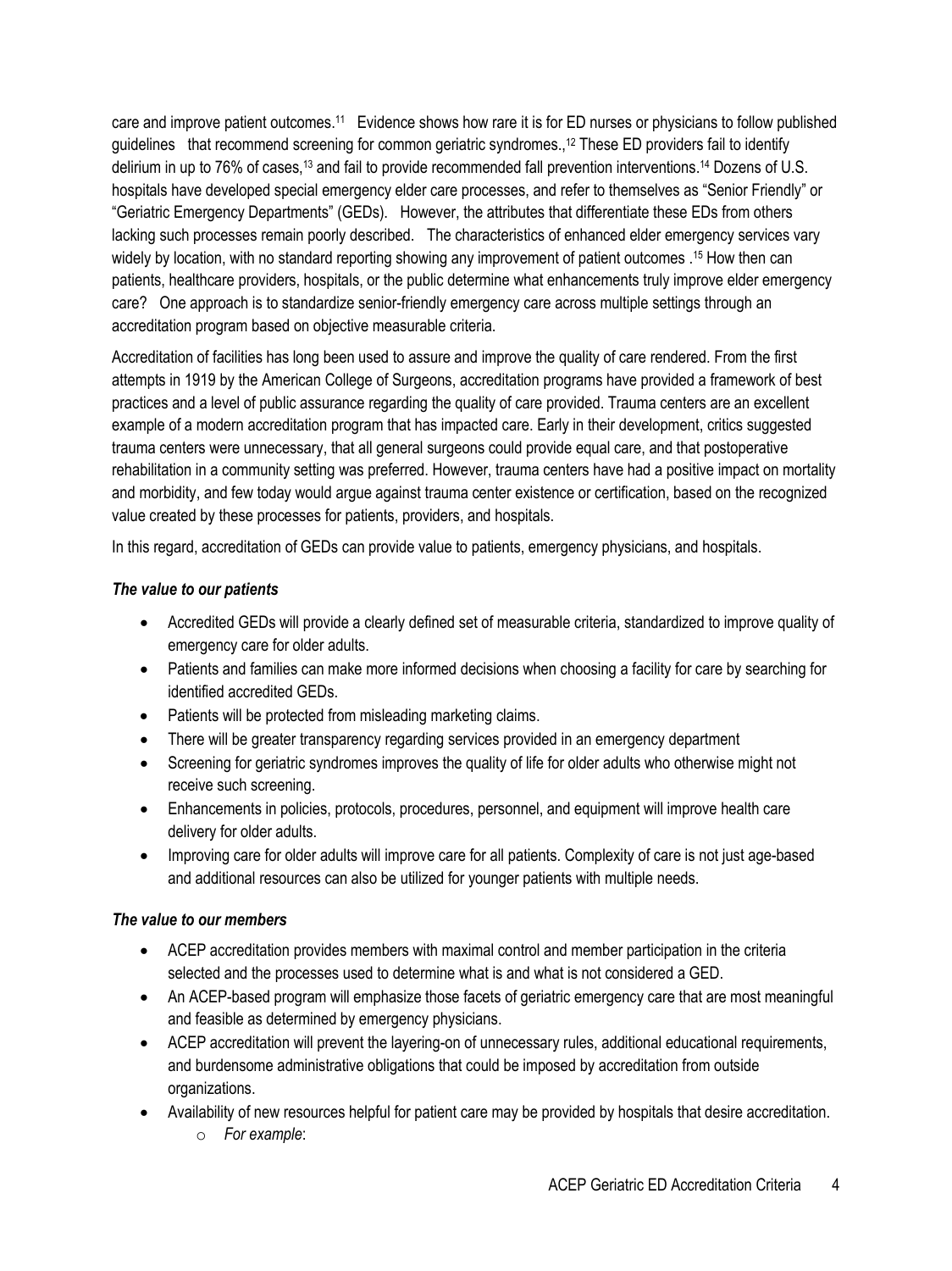- New personnel such as physical therapists, care managers or social workers.
- Policies to expedite older patient discharge and care transitions.
- **Equipment such as blanket warmers, walkers, and mattresses.**
- Improvements to lighting and flooring in the ED.
- It will be important for our members to understand that every ED needs to have the basic resources to care for geriatric patients, which will be outlined our program. However, accreditation will highlight facilities that have advanced capabilities. Accreditation will provide a structure and a framework for improving care to rise to the next level.

#### *The value to hospitals*

- The structure of the program will be feasible in large and in small hospitals, permitting hospitals and hospital systems to improve care and attain accreditation.
- Cost for converting a standard treatment room to a geriatric room is about \$1,500, making it affordable to all facilities.
- The program is flexible and designed to meet the needs of the community. In addition, by sharing innovations between accredited hospitals, institutions can choose to adopt those that are pertinent to their population.
- Geriatric EDs, when studied, have a lower admission rate, and a lower readmission rate to acute care hospitals and nursing homes. This not only reduces cost, but prevents hospital-acquired infections and reduces unnecessary procedures such as urinary catheters.

#### *The value to ACEP*

As the leader in emergency medicine, it is our duty to determine and promote best practices in the emergency care setting. GED accreditation:

- strengthens our brand and recognition with other organizations and the public.
- provides us an opportunity to work with AARP and other specialty organizations as patient advocates.
- provides an opportunity to partner with the CDC in injury prevention, specifically the fall prevention program.
- promotes the triple aim of healthcare and helps our members prepare for ACOs and population health.
- provides non-dues revenue for the college.

A key first step preceding accreditation is to distinguish higher and lower priorities based on general availability and anticipated patient-centric value. Establishing distinctions between sites that exhibit the highest level of seniorfriendly care and other levels is also important. A working group of six ACEP Geriatric Emergency Medicine Section members identified by the ACEP President developed the following priorities and leveling recommendations over a series of meetings between November and December 2016. The following criteria relate to minimum standards across 3 levels of accreditation.

*Level Three* accreditation signifies excellence in older adult care as represented by one or more geriatric-specific initiatives that are reasonably expected to elevate the level of elder care in one or more specific areas. Additionally, EM boarded personnel to implement these efforts are identified and trained.

*Level Two* accreditation identifies sites that have integrated and sustained older adult care initiatives into daily operations. They demonstrate interdisciplinary cooperation for delivery of senior-friendly services and have an established supervisor or director coordinating staff tasked with the daily performance of these services.

*Level One* accreditation defines an ED with, policies, guidelines, procedures, and staff (both within the ED and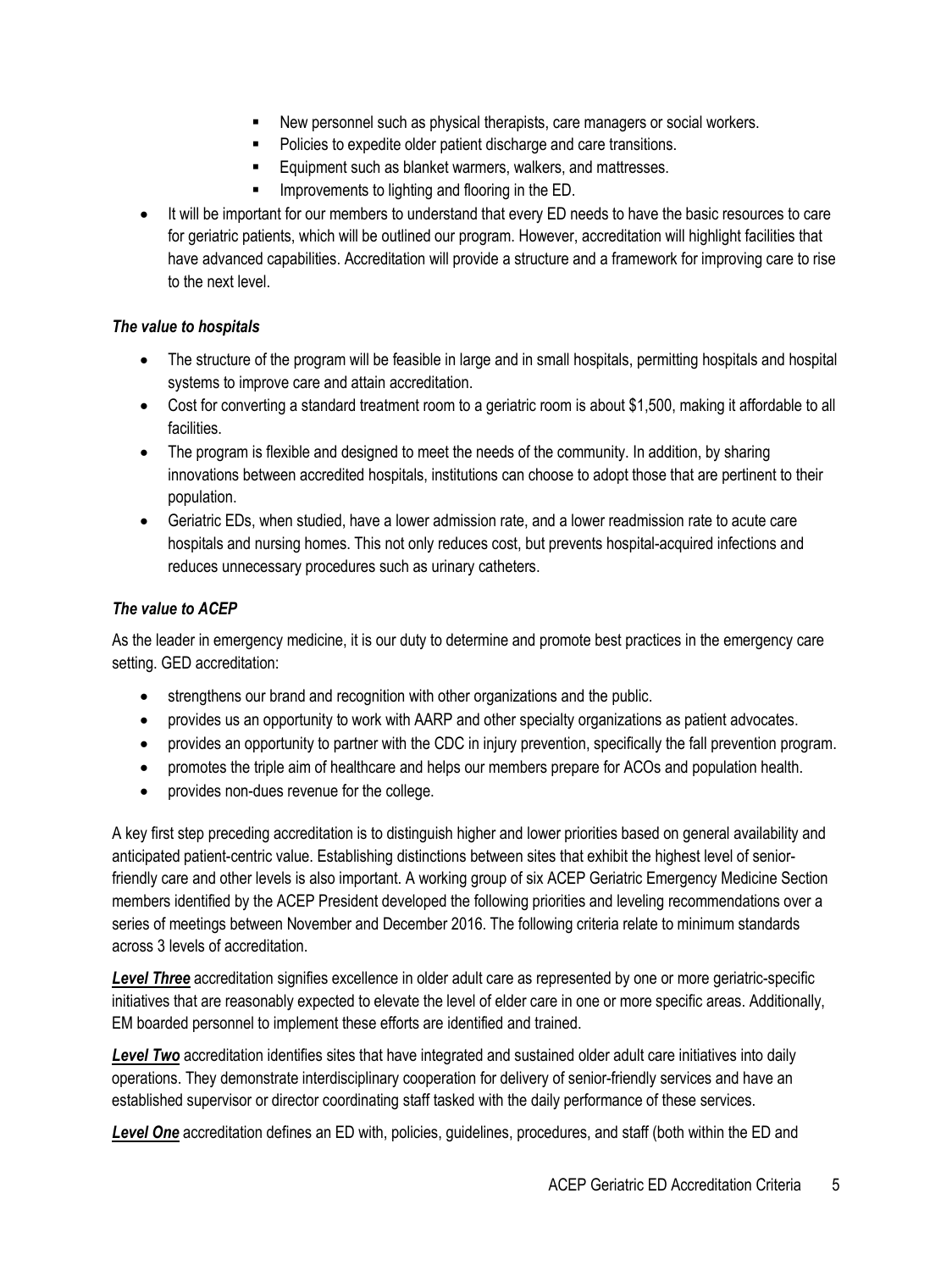throughout the institution) providing a coherent system of care targeting and measuring specific ED outcomes for older adults elevating ED operations and transitions of care both to and from the ED, all coordinated for the improved care of older adults. Additionally identified physical plant enhancements targeted to improve older adult care exist.

Criteria for any level of GED accreditation are comprised of the following seven categories:

- **a)** Staffing
- **b)** Education
- **c)** Policies/protocols, guidelines and procedures
- **d)** Quality improvement
- **e)** Outcome measures
- **f)** Equipment and supplies
- **g)** Physical environment

The following section provides greater detail on accreditation criteria by level.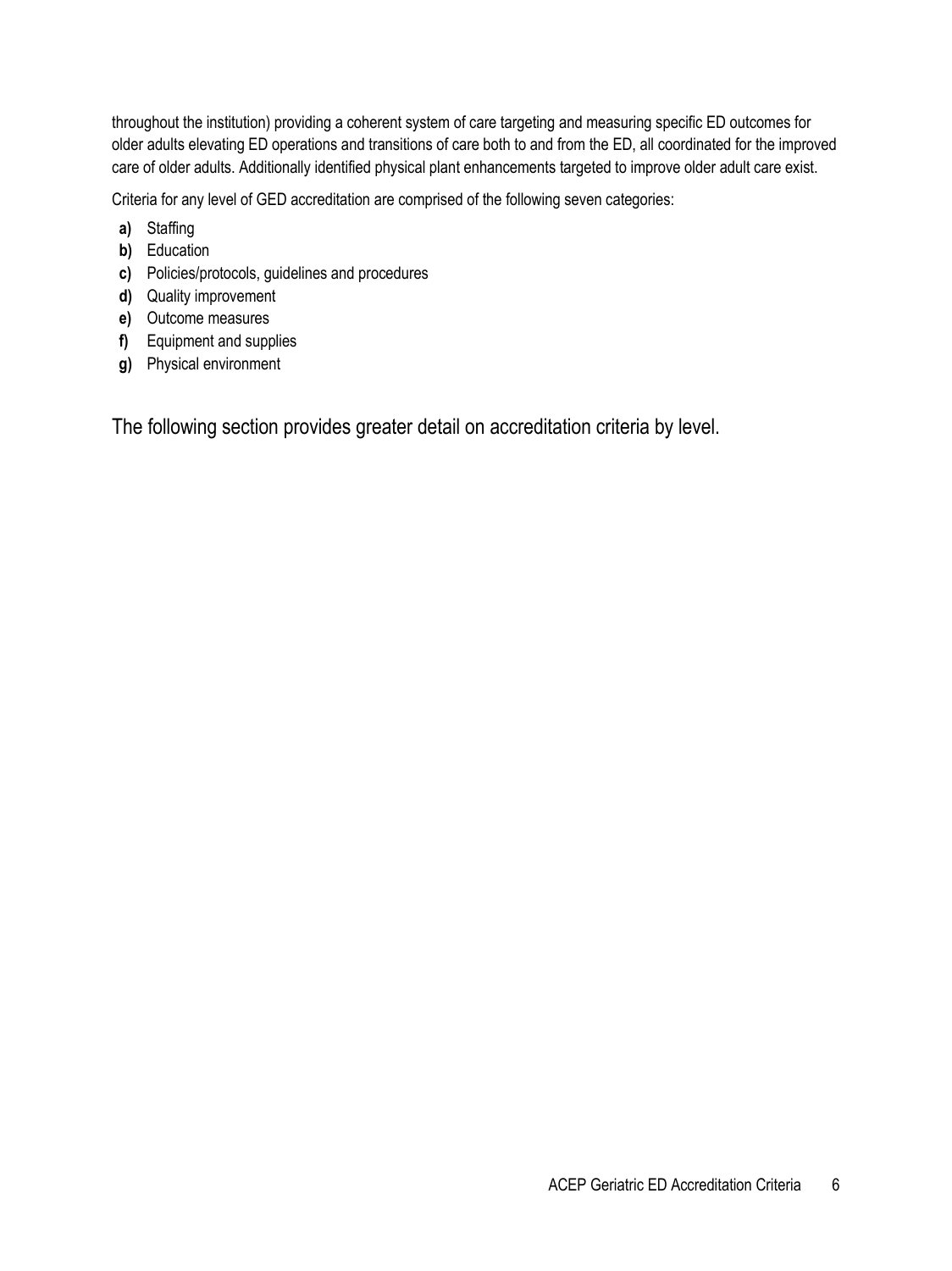# **Level Three:**

This is a basic standard of care that every ED should provide and focuses on the following domains:

# **a) Staffing:**

- 1. The institution should ensure availability of at least one EM Boarded, MD/DO on staff who can provide evidence of some focused emergency department physician education specifically relevant to the provision of emergency care of older people
- 2. The institution should ensure availability of at least one RN on staff who can provide evidence of some focused emergency nursing education specifically relevant to the provision of emergency care of older people

# **b) Education:**

1. A Emergency Medicine Boarded physician champion / medical director is required for all levels of Geriatric ED. This physician champion / medical director must demonstrate focused training in geriatric emergency medicine that provides added expertise in the emergency care of older adults and added ability to teach other physicians and advanced practice providers how to improve this care.

This training requirement must be demonstrated through coursework:

1) focused on geriatric specific syndromes and concepts (e.g., atypical presentation of disease, changes with age, transitions of care) relevant to emergency medicine,

2) focused on clinical issues nearly exclusive to geriatric ED patients (e.g., end of life care, dementia, delirium, systems of care for older adults), or

3) discussing issues common to all ED patients but focused on the unique factors found in older adults (e.g., trauma in older adults, cardiac arrest care for the geriatric patient.)

Training in common emergency medicine conditions (e.g., stroke) that happen to affect older adults does not qualify for this requirement. Qualifying training courses may be in person, web-based (e.g., [Geri-](https://urldefense.proofpoint.com/v2/url?u=http-3A__geri-2Dem.com_&d=DwMGaQ&c=Nd1gv_ZWYNIRyZYZmXb18oVfc3lTqv2smA_esABG70U&r=KxiCTWHmD2oOxdnNNyPqFy8plc2tvBt1azFLaRzk2fo&m=34-hKu1j9XhaElH1UhyXB-uUxvir6NwEl3jYOGc_nUQ&s=3PT8k63uG1aX-HZaxVo8rWTXejuaTaTkxH5tF9vNKEA&e=)[EM.com\)](https://urldefense.proofpoint.com/v2/url?u=http-3A__geri-2Dem.com_&d=DwMGaQ&c=Nd1gv_ZWYNIRyZYZmXb18oVfc3lTqv2smA_esABG70U&r=KxiCTWHmD2oOxdnNNyPqFy8plc2tvBt1azFLaRzk2fo&m=34-hKu1j9XhaElH1UhyXB-uUxvir6NwEl3jYOGc_nUQ&s=3PT8k63uG1aX-HZaxVo8rWTXejuaTaTkxH5tF9vNKEA&e=) or equivalent provided through or led by an authoritative resource. *Reading a book or credit for a topic search in Up to Date (or similar) do not qualify for this training requirement unless CME is earned for this activity.*

• For physician champion / medical directors applying to lead Level 3 Geriatric EDs, 4 hours of education are required for the initial certification and for each renewal.

These educational requirements may be demonstrated through appropriate geriatric-focused CME with completion certificates (please be ready to share these certificates and which of the above mentioned geriatric content this includes.) Alternatively, applicants may submit other coursework that they believe should fulfill this requirement for review by the GEDA Board of Governors. The Board of Governors are under no obligation to accept this other coursework.

- 2. Appropriate education will relate to the eight domains of Geriatric EM as defined by Hogan et al.:
	- a. Atypical presentations of disease
	- b. Trauma including falls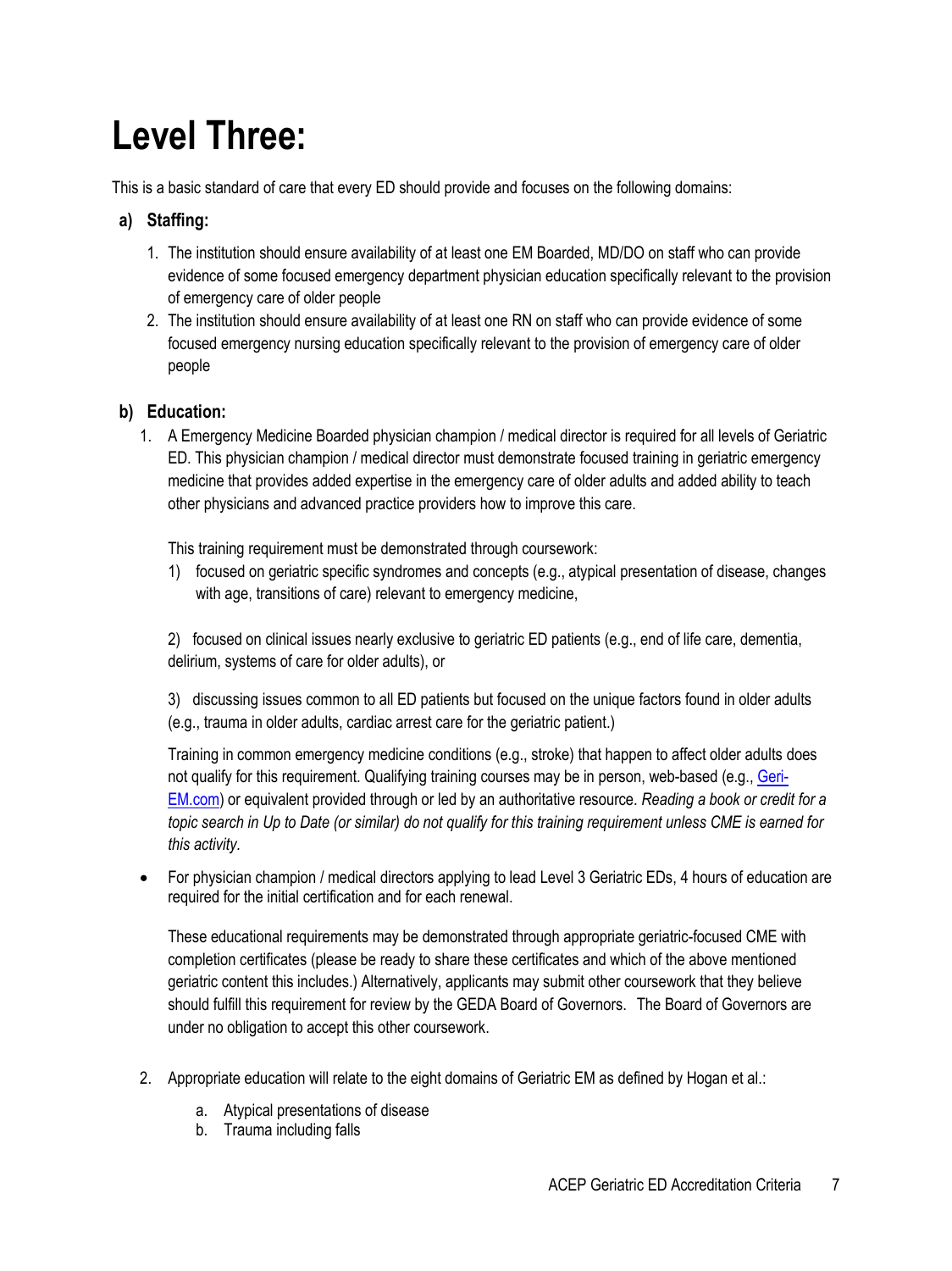- c. Cognitive and Behavioral disorders
- d. Emergency intervention modifications
- e. Medication management/polypharmacy
- f. Transitions of care
- g. Effect of comorbid conditions/polymorbidity
- h. End-of-life care
- 3. Education of nursing personnel about geriatric emergency care of older patients is critically important in a Geriatric ED. A department should document its nursing educational activity and submit the documentation for consideration. Some examples:
	- a. GENE course from Emergency Nurses Association <https://www.ena.org/education/education/GENE/Pages/default.aspx>
	- b. Emergency Department nursing modules from NICH[E http://www.nicheprogram.org/knowledge](http://www.nicheprogram.org/knowledge-center/webinars/archived-webinars/)[center/webinars/archived-webinars/](http://www.nicheprogram.org/knowledge-center/webinars/archived-webinars/)
	- c. Locally developed nursing education modules

#### **c) Policies/protocols, guidelines, and procedures:**

Provide evidence of at least one geriatric-specific emergency care initiative (e.g. elder mistreatment, cognitive impairment, or other policies/ protocols / procedures.)

We are looking for protocols that specifically address the emergency care needs of older adults. These protocols or procedures should describe the process through which this care improvement activity takes place for older patients while in the ED and how it is tracked with regards to adherence and care (i.e., who does the process, on whom the process is done, and how the process is triggered, etc.)

Sites submitting hospital-wide policies / protocols / procedures should provide detailed explanation for how these are applied to older adults and address ED specific issues.

Describe at least one policy or protocol or procedure that you have implemented in your ED that is specific to high-quality care of older ED patients. This description should be detailed enough for the reviewers to understand how it is implemented, including information about staff education, how it is integrated into workflow, and strategies for tracking implementation. These protocols or procedures should describe the process through which a care improvement activity takes place for older patients while in the ED and how it is tracked with regards to adherence and improvement (i.e., who does the process, on whom the process is done, and how the process is triggered, etc.)

**It is not sufficient to describe an already existent hospital-wide policy that just happens to include the ED or an already existent ED policy that just happens to include older patients.** The following are *not* adequate for accreditation: a hospital-wide policy on reducing urinary catheter insertion which does not specify how this policy will be disseminated to ED nurses and physicians or how the policy will be adapted in the ED setting for geriatric patient specifically is not adequate for accreditation; an ED policy of routinely screening all patients for abuse which does not address the particular challenges of elder abuse (e.g., staff education in recognizing it, reporting requirements, strategies for tracking adherence.)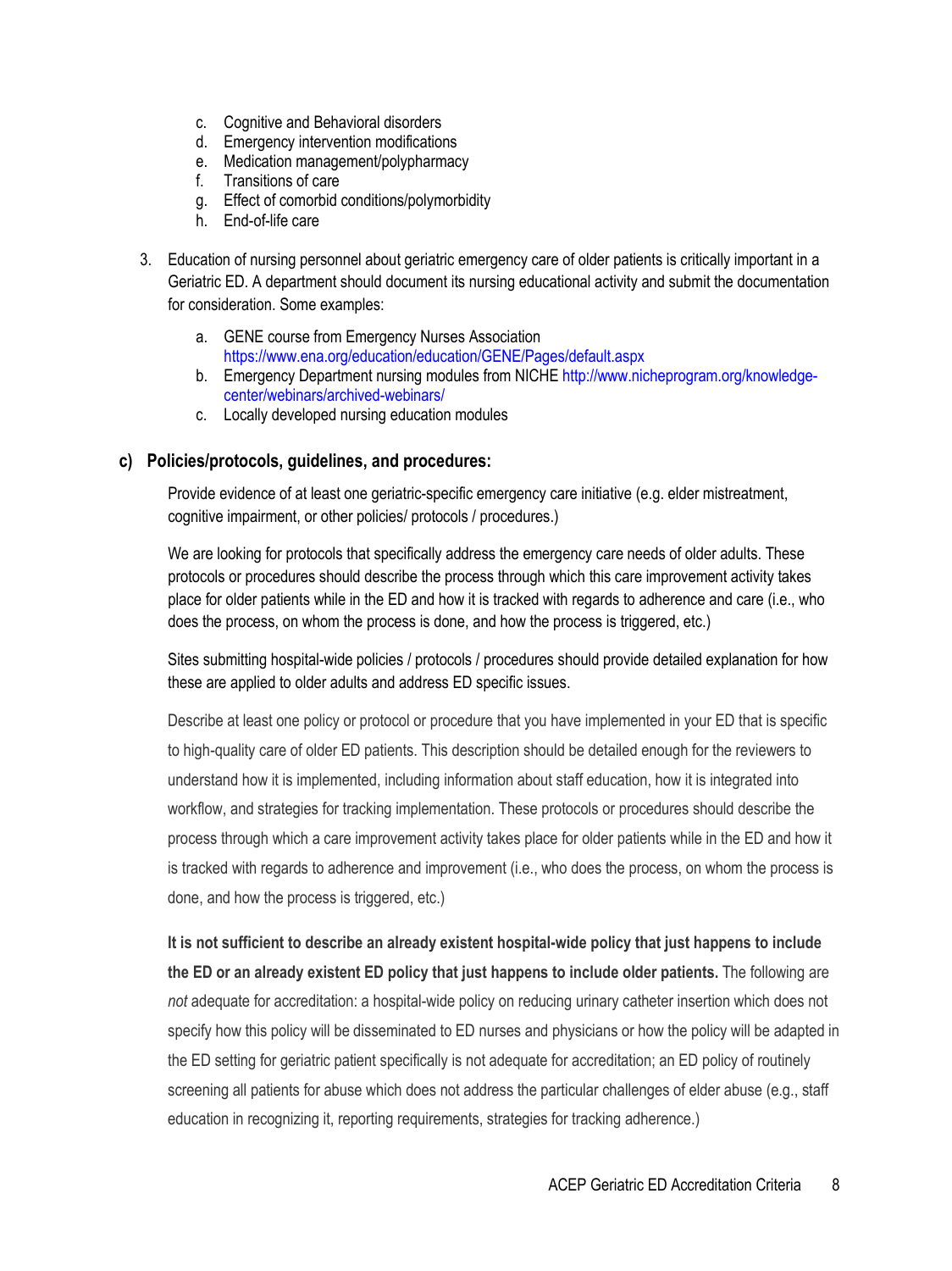**Applications that do not include these details about the geriatric-specific and ED-specific nature of the policies / protocols / procedures will not be accepted.**

- Examples of suitable geriatric ED-specific policies can be found throughout the ACEP Geriatric ED Guidelines. They might include the following (or many others):
- A process for screening all older ED patients for delirium including staff training, tools to be used, strategies for follow up of positive screens, strategies for tracking adherence and quality improvement;
- A process for identifying functional decline in all older ED patients including staff training, tools to be used, strategies for tracking adherence and quality improvement;
- A process for assessing older ED patients who present with falls including staff training, tools/processes to be used, involvement of an interdisciplinary team, strategies for tracking adherence and quality improvement;
- A process for improving transitions of care e.g. ensuring accurate information returns to primary care provider or long-term care or community services, including staff training, the tool to be used, strategies for tracking adherence and quality improvement;
- A process for medication reconciliation for older ED patients; for reduced use of restraints for older ED patients; for pain management in older ED patients; for accessing palliative care services;

#### **d) Quality improvement:**

Level 3s do not need an official QI program from their Geriatric EDs, however, implementation tracking (including adherence and improvement) is required. A description of how the ED is ensuring that the program instituted is implemented and adhered to is sufficient.

We expect adherence will not be 100%, especially at first, but also expect that there is a plan to track the implementation and an expectation of aiming towards continued improvement in adherence. (For example, monthly chart review of modest number of random charts, or EHR data tracking of patients of interest, etc. It should be clearly explained who is expected to receive the intervention - denominator- and how you will know if the intervention was done - numerator.)

#### **e) Outcome measures –** *N/A*

#### **f) Equipment and supplies:**

Access to, and pictorial evidence of mobility aids (4-point walkers, canes) for 24/7 use in the ED.

#### **g) Physical environment:**

Easy access to, and pictorial evidence of free food and drink, 24 hours a day.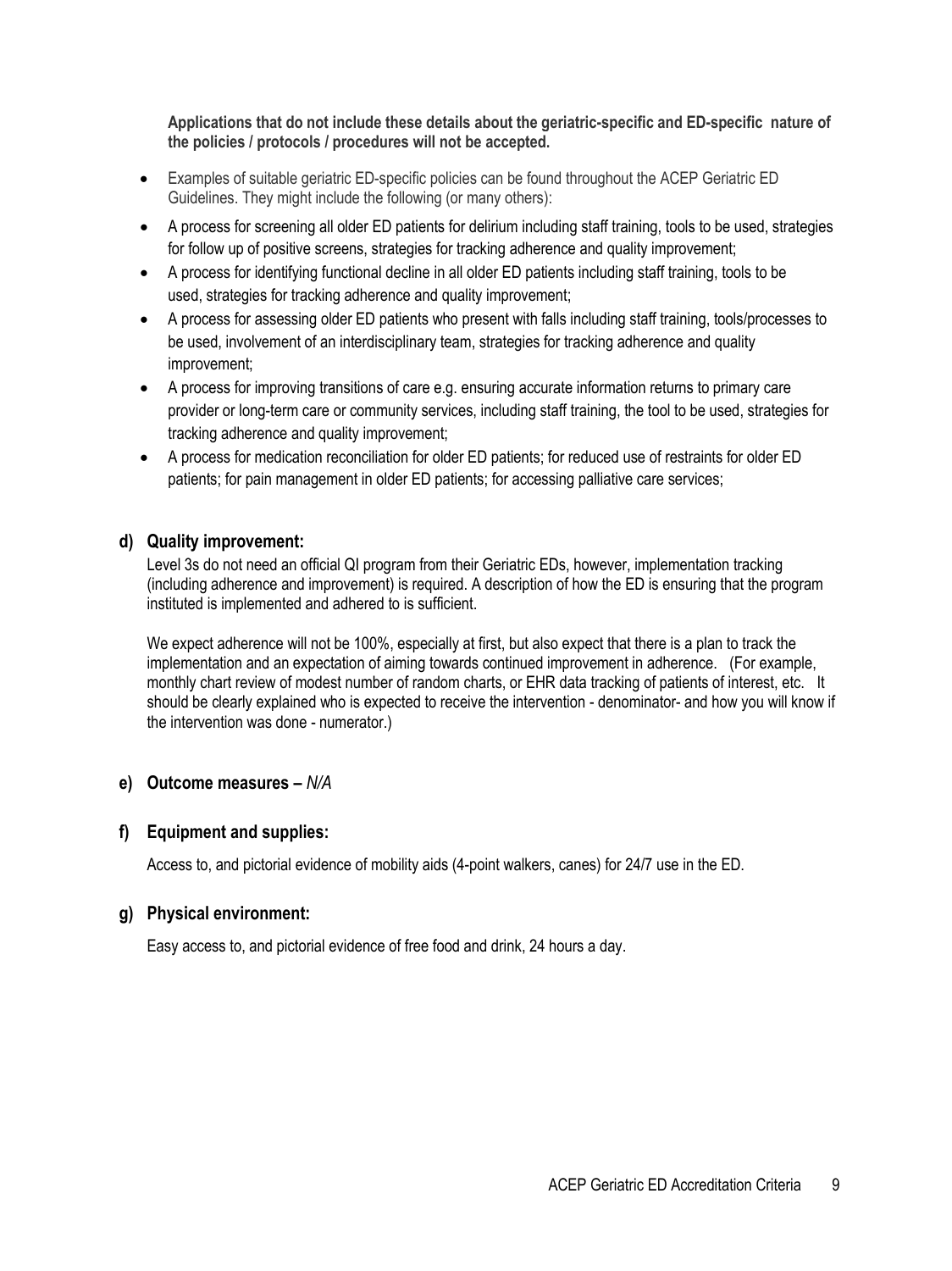# **Level Two:**

# **a) Staffing:**

# **1. Physician**

The institution should provide an EM Boarded emergency physician 'champion' or medical director who possesses expertise specifically relevant to the provision of emergency care of older people with the following responsibilities:

- a. to act as Geriatric EM educational leader/coordinator for EM providers across multiple disciplines
- b. to Oversee GED operations including:
	- i. Implementation and regular assessment of protocol and policy guidelines of geriatricspecific initiatives
	- ii. Coordination/guidance of GED staff workflow
	- iii. Coordination of interdisciplinary team workflow in the GED
- c. to act as the Quality improvement team leader overseeing adherence to geriatric-specific protocols
- d. to develop and oversee outcome measures documentation including specific GED process and outcome metrics
- e. to act as Coordinator for maintenance of GED environment (i.e., specific equipment and supplies)
- f. to Liaison between hospital leadership and the GED
- g. to act as Quality assurance team leader for geriatric patient case reviews/complaints
- h. to Coordinator of GEM research initiatives (*if applicable*)

-EDs that seek accreditation but lack involvement of an emergency physician in the Geriatric ED Medical Director position should appoint co-directors of the geriatric emergency department. In these cases, one GED co-director would be an emergency physician who can then partner with the other co-director in the role of GED director.

-EDs that seek accreditation but lack any emergency physicians capable of serving as co-Medical Director at minimum must request a special exemption to appoint a non-emergency physician as Geriatric ED Medical Director for no more than three years while an emergency physician is recruited. Renewal of the exemption is unlikely without remarkable circumstances (e.g., an extremely rural hospital, failure of extensive attempts to recruit, etc.) We ask that this request come from hospital leadership (e.g., Chief Medical Officer or equivalent) to demonstrate their understanding of the issues present and commitment to adhering to the GEDA requirements in time for the first renewal.

# **2. Nursing**

The institution should provide an identified nurse case manager or transitional care nurse or equivalent who should be present in the ED for at least **56** hours/week of clinical coverage. This nurse case manager or social worker shall have responsibility for complex geriatric patient care and responsibility for geriatric patient capacity development/performance improvement within the ED.

# **3. Interdisciplinary**

The institution should ensure availability of an Inter-disciplinary geriatric assessment team, including at least 2 of the following roles available to the ED.

a. Physiotherapy, occupational therapy, social work, or medication management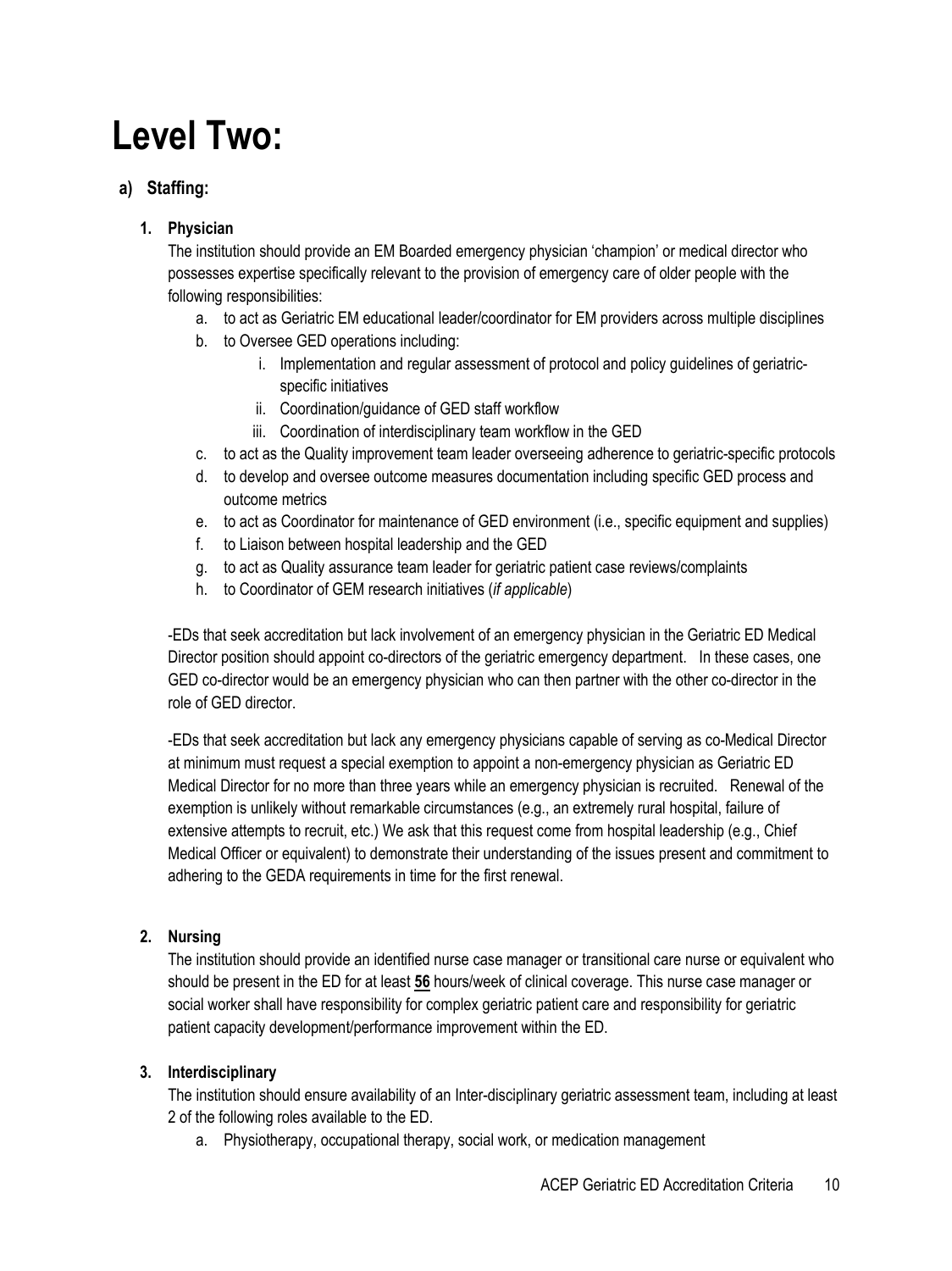#### **4. Administrative**

The institution should ensure that at least one member of the executive/administrative team of the hospital should have, as a part of his/her portfolio, supervision of the Geriatric ED program and be actively committed to enhancing senior-friendly emergency care.

# **b) Education:**

4. A physician champion / medical director is required for all levels of Geriatric ED. This physician champion / medical director must demonstrate focused training in geriatric emergency medicine that provides added expertise in the emergency care of older adults and added ability to teach other physicians and advanced practice providers how to improve this care.

This training requirement must be demonstrated through coursework:

2) focused on geriatric specific syndromes and concepts (e.g., atypical presentation of disease, changes with age, transitions of care) relevant to emergency medicine,

2) focused on clinical issues nearly exclusive to geriatric ED patients (e.g., end of life care, dementia, delirium, systems of care for older adults), or

3) discussing issues common to all ED patients but focused on the unique factors found in older adults (e.g., trauma in older adults, cardiac arrest care for the geriatric patient).

Training in common emergency medicine conditions (e.g., stroke) that happen to affect older adults does not qualify for this requirement. Qualifying training courses may be in person, web-based (e.g., [Geri-](https://urldefense.proofpoint.com/v2/url?u=http-3A__geri-2Dem.com_&d=DwMGaQ&c=Nd1gv_ZWYNIRyZYZmXb18oVfc3lTqv2smA_esABG70U&r=KxiCTWHmD2oOxdnNNyPqFy8plc2tvBt1azFLaRzk2fo&m=34-hKu1j9XhaElH1UhyXB-uUxvir6NwEl3jYOGc_nUQ&s=3PT8k63uG1aX-HZaxVo8rWTXejuaTaTkxH5tF9vNKEA&e=)[EM.com\)](https://urldefense.proofpoint.com/v2/url?u=http-3A__geri-2Dem.com_&d=DwMGaQ&c=Nd1gv_ZWYNIRyZYZmXb18oVfc3lTqv2smA_esABG70U&r=KxiCTWHmD2oOxdnNNyPqFy8plc2tvBt1azFLaRzk2fo&m=34-hKu1j9XhaElH1UhyXB-uUxvir6NwEl3jYOGc_nUQ&s=3PT8k63uG1aX-HZaxVo8rWTXejuaTaTkxH5tF9vNKEA&e=) or equivalent provided through or led by an authoritative resource. *Reading a book or credit for a topic search in Up to Date (or similar) do not qualify for this training requirement unless CME is earned for this activity.*

• For physician champion / medical directors applying to lead Level 2 Geriatric EDs, 6 hours of education are required for the initial certification and for each renewal.

These educational requirements may be demonstrated through appropriate geriatric-focused CME with completion certificates (please be ready to share these certificates and which of the above mentioned geriatric content this includes.) Alternatively, applicants may submit other coursework that they believe should fulfill this requirement for review by the GEDA Board of Governors. The Board of Governors are under no obligation to accept this other coursework.

- 5. Appropriate education will relate to the eight domains of Geriatric EM as defined by Hogan et al.:
	- i. Atypical presentations of disease
	- j. Trauma including falls
	- k. Cognitive and Behavioral disorders
	- l. Emergency intervention modifications
	- m. Medication management/polypharmacy
	- n. Transitions of care
	- o. Effect of comorbid conditions/polymorbidity
	- p. End-of-life care
- 6. Education of nursing personnel about geriatric emergency care of older patients is critically important in a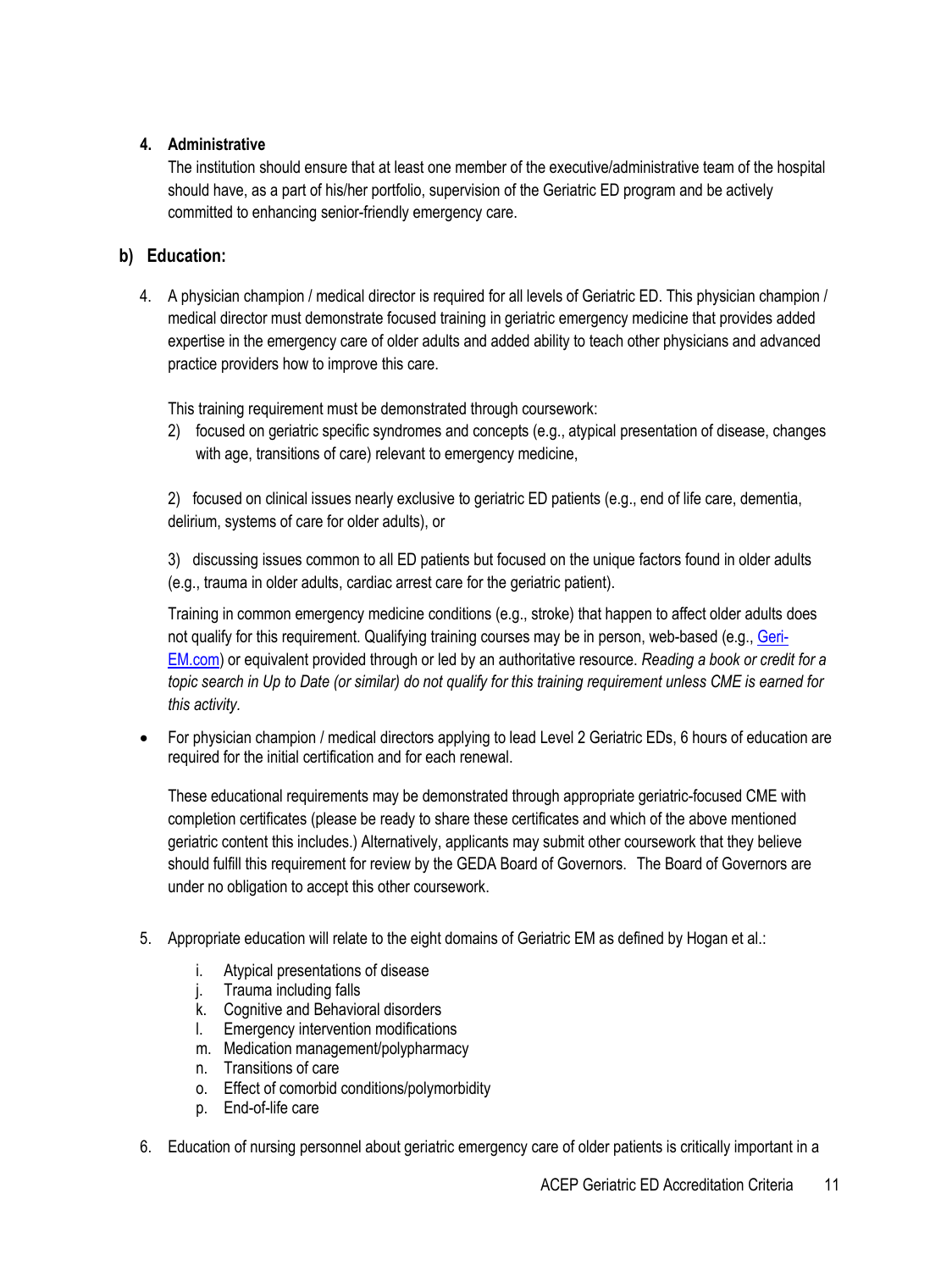Geriatric ED. A department should document its nursing educational activity and submit the documentation for consideration. Some examples:

- d. GENE course from Emergency Nurses Association <https://www.ena.org/education/education/GENE/Pages/default.aspx>
- e. Emergency Department nursing modules from NICH[E http://www.nicheprogram.org/knowledge](http://www.nicheprogram.org/knowledge-center/webinars/archived-webinars/)[center/webinars/archived-webinars/](http://www.nicheprogram.org/knowledge-center/webinars/archived-webinars/)
- f. Locally developed nursing education modules

### **c) Policies/protocols, guidelines and procedures:**

At least **10** of the following items should be part of the ED's model of care (as evidenced by well-established policies and guidelines to ensure implementation and integration of those guidelines into electronic medical records, if possible and applicable). Applicants should provide supporting documentation demonstrating the application of these policies in the majority of eligible GED patients at their institution.

We are looking for protocols that specifically address the emergency care needs of older adults. These protocols or procedures should describe the process through which this care improvement activity takes place for older patients while in the ED and how it is tracked with regards to adherence and care. (i.e., Who does the process, on whom the process is done, and how the process is triggered, etc.)

Sites submitting hospital-wide policies / protocols / procedures should provide detailed explanation for how these are applied to older adults and address ED specific issues.

Describe at least one policy or protocol or procedure that you have implemented in your ED that is specific to high-quality care of older ED patients. This description should be detailed enough for the reviewers to understand how it is implemented, including information about staff education, how it is integrated into workflow, and strategies for tracking implementation. These protocols or procedures should describe the process through which a care improvement activity takes place for older patients while in the ED and how it is tracked with regards to adherence and improvement (i.e., who does the process, on whom the process is done, and how the process is triggered, etc.)

**It is not sufficient to describe an already existent hospital-wide policy that just happens to include the ED or an already existent ED policy that just happens to include older patients.** The following are *not*  adequate for accreditation: a hospital-wide policy on reducing urinary catheter insertion which does not specify how this policy will be disseminated to ED nurses and physicians or how the policy will be adapted in the ED setting for geriatric patient specifically is not adequate for accreditation; an ED policy of routinely screening all patients for abuse which does not address the particular challenges of elder abuse (e.g., staff education in recognizing it, reporting requirements, strategies for tracking adherence.)

#### **Applications that do not include these details about the geriatric-specific and ED-specific nature of the policies / protocols / procedures will not be accepted.**

- Examples of suitable geriatric ED-specific policies can be found throughout the ACEP Geriatric ED Guidelines. They might include the following (or many others):
- A process for screening all older ED patients for delirium including staff training, tools to be used, strategies for follow up of positive screens, strategies for tracking adherence and quality improvement;
- A process for identifying functional decline in all older ED patients including staff training, tools to be used, strategies for tracking adherence and quality improvement;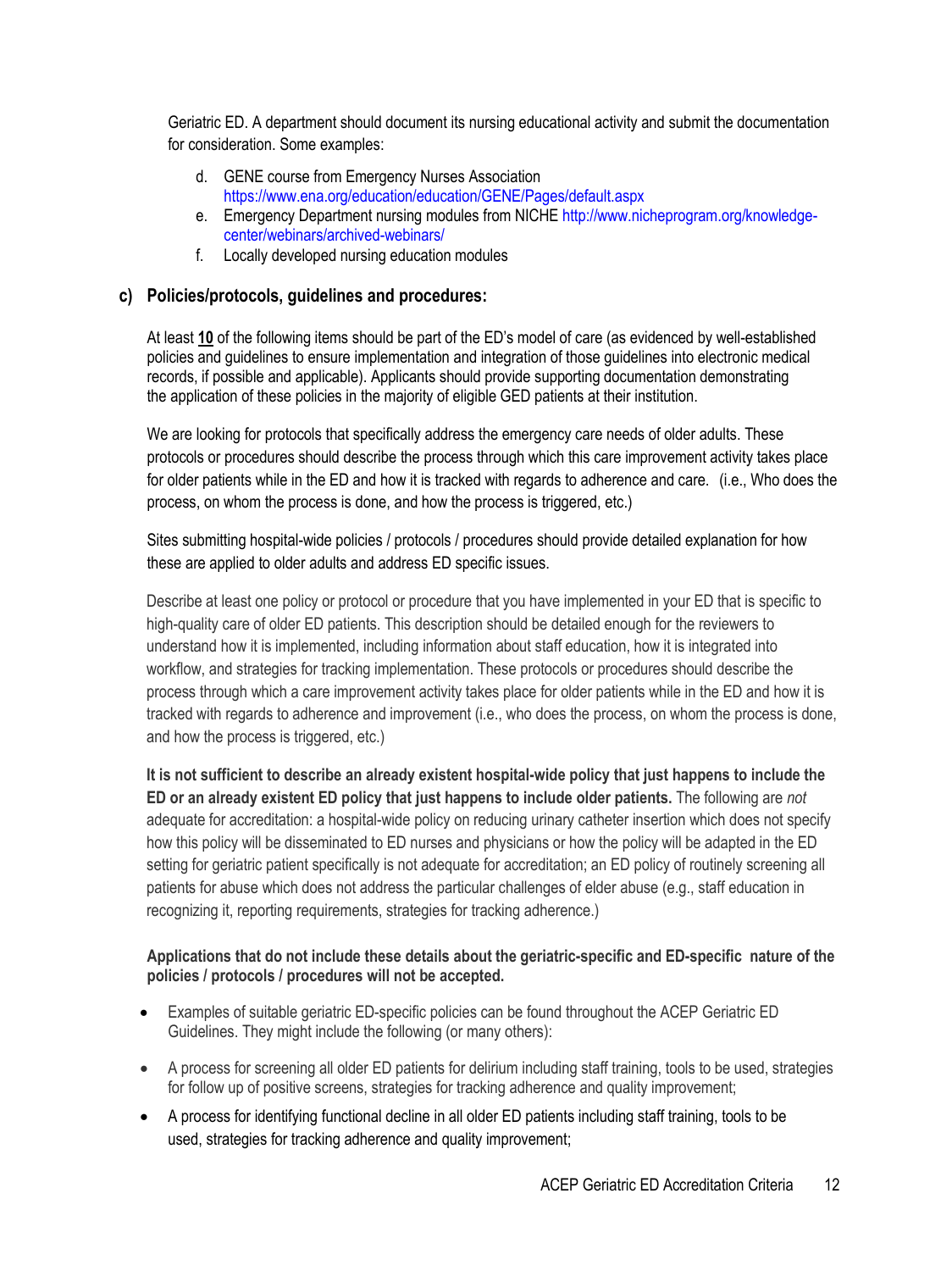- A process for assessing older ED patients who present with falls including staff training, tools/processes to be used, involvement of an interdisciplinary team, strategies for tracking adherence and quality improvement;
- A process for improving transitions of care e.g. ensuring accurate information returns to primary care provider or long-term care or community services, including staff training, the tool to be used, strategies for tracking adherence and quality improvement;
- A process for medication reconciliation for older ED patients; for reduced use of restraints for older ED patients; for pain management in older ED patients; for accessing palliative care services

#### *Describing Patient Eligibility for GED Services*

A patient's eligibility for GED initiatives may vary across intervention type and institution. For example, eligibility may be based on age, screening tool results, or prior ED history. While we will accept a range of definitions of patient eligibility, the applying institution should specify how they are defining eligibility for the purposes of measuring adherence (i.e., the denominator) for each criterion being evaluated.

**Table 1.** Level 2: GED policies/protocols, guidelines and procedures

| 1                       | A standardized delirium screening guideline (examples: DTS; CAM; 4AT, other) with appropriate follow-up               |
|-------------------------|-----------------------------------------------------------------------------------------------------------------------|
| $\mathbf{2}$            | A standardized dementia screening process (Ottawa 3DY; Mini Cog; SIS; Short Blessed Test; other)                      |
| $\overline{\mathbf{3}}$ | A guideline for standardized assessment of function and functional decline (ISAR; AUA; interRAI Screener; other)      |
|                         | with appropriate follow-up                                                                                            |
| 4                       | A guideline for standardized fall assessment guideline (including mobility assessment, e.g. TUG or other) with        |
|                         | appropriate follow-up                                                                                                 |
| 5                       | A guideline for identification of elder abuse with appropriate follow-up                                              |
| 6                       | A guideline for medication reconciliation in conjunction with a pharmacist                                            |
| $\overline{7}$          | A guideline for to minimize the use of potentially inappropriate medications (Beers' list, or other hospital-specific |
|                         | strategy, access to an ED-based pharmacist)                                                                           |
| 8                       | A guideline for pain control in elder patients                                                                        |
| $\boldsymbol{9}$        | A guideline for accessing palliative care consultation in the ED                                                      |
| 10                      | A guideline for accessing Geriatric Psychiatry consultation in the ED                                                 |
|                         | Development and implementation of at least three order sets for common geriatric ED presentations developed with      |
| 11                      | particular attention to geriatric-appropriate medications and dosing and management plans (e.g. delirium, hip         |
|                         | fracture, sepsis, stroke, ACS)                                                                                        |
| 12                      | A guideline to standardize and minimize urinary catheter use                                                          |
| 13                      | A guideline to minimize NPO designation and to promote access to appropriate food and drink                           |
| 14                      | A guideline to promote mobility                                                                                       |
| 15                      | A guideline to guide the use of volunteer engagement                                                                  |
| 16                      | A standardized discharge guideline for patients discharged home that addresses age-specific communication needs       |
|                         | (large-font, lay person's language, clear follow-up plan, evidence of patient communication)                          |
| 17                      | A guideline for PCP notification                                                                                      |
| 18                      | A quideline to address transitions of care to residential care                                                        |
| 19                      | A guideline to minimize use of physical restraints including use of trained companions/sitters                        |
| 20                      | Standardized access to geriatric specific follow-up clinics: comprehensive geriatric assessment clinic, falls clinic, |
|                         | memory clinic, other                                                                                                  |
| 21                      | A guideline for post-discharge follow up (phone, telemedicine, other)                                                 |
| 22                      | Access to transportation services for return to residence                                                             |
| 23                      | A pathway program providing easy access to short- or long-term rehabilitation services, including inpatient           |
| 24                      | Access to an outreach program providing home assessment of function and safety                                        |
| 25                      | Access to and an active relationship with community paramedicine follow up services                                   |
| 26                      | An outreach program to residential care homes to enhance quality of care and of ED transfers                          |

#### **d) Quality Improvement**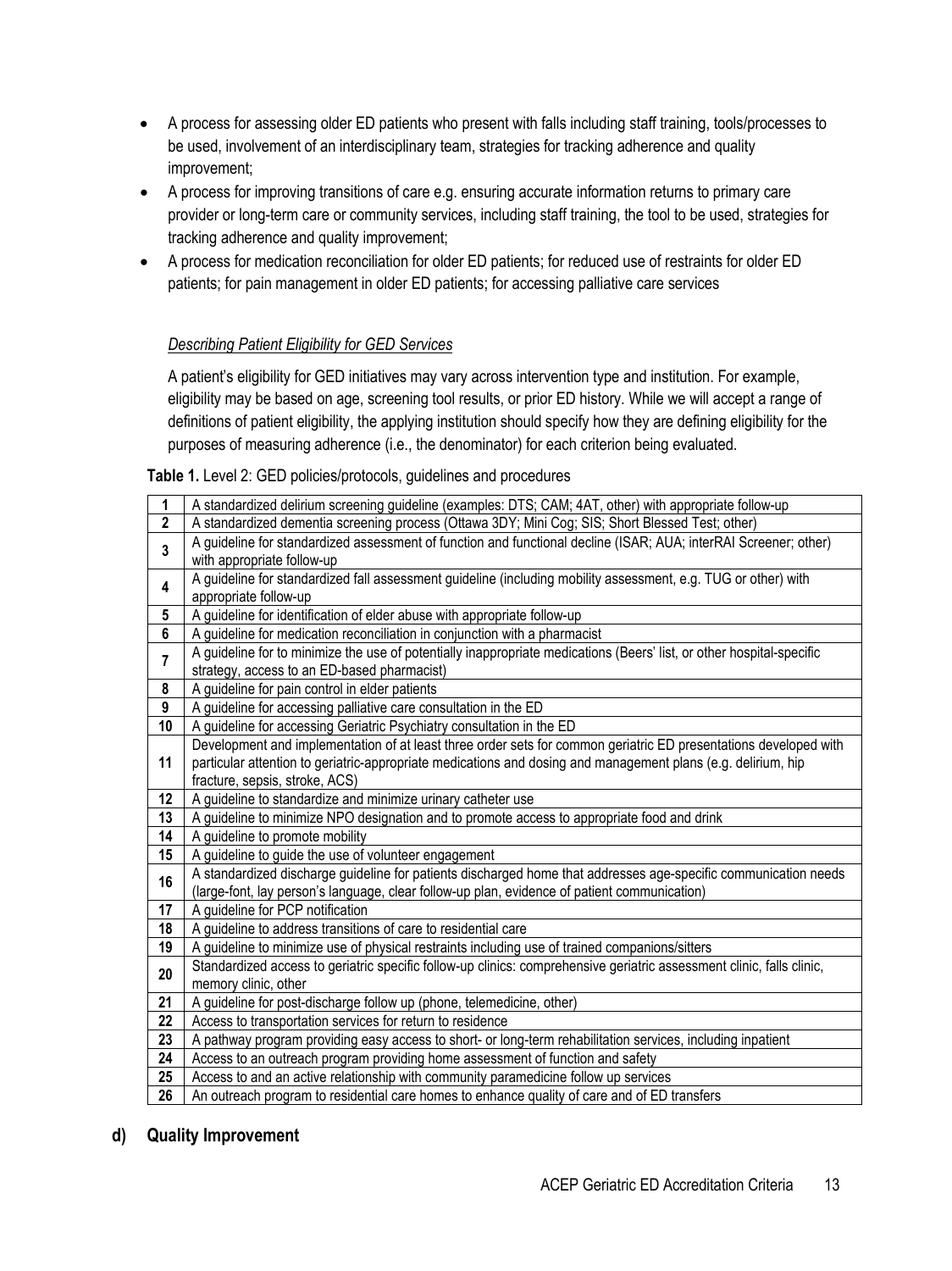There should be evidence of efforts to ensure effective and appropriate utilization of above policies and guidelines with adherence to the **10** components chosen in "*Policies guidelines and procedures*".

#### **e) Outcomes measures**

The ED should track both process and outcomes metrics related to eligible GED patients. These should include demonstration of process and outcome metrics in the majority of eligible GED patients in *at least 3* of the following metrics for *at least 3* of the policies/ protocols guidelines or procedures chosen in Section c. (please refer to the note on "Describing Patient Eligibility for GED Services" in part c ("Policies/protocols, guidelines and procedures above):

|  | Table 2. Level 2: GED outcomes |  |
|--|--------------------------------|--|
|--|--------------------------------|--|

|    | Percentage of eligible patients who receive the designated intervention(s) above                               |  |
|----|----------------------------------------------------------------------------------------------------------------|--|
| 2  | Numbers of patients screening positively for applicable intervention(s)                                        |  |
| 3  | Designation of a referral pathway for positively screened patients                                             |  |
| 4  | Percentage of eligible positively screened patients who are referred as designated                             |  |
| 5  | Percentage of eligible positively screened patients who complete the referral                                  |  |
| 6  | Outcomes of all completed referrals for positively screened patients                                           |  |
|    | Numbers of older adults admitted to the hospital including the primary admitting diagnosis and chief complaint |  |
| 8  | Numbers of older adults discharged to home, SNF, or NH with including the primary ED diagnosis and chief       |  |
|    | complaint                                                                                                      |  |
| 9  | Numbers of older adults with repeat ED visits and the percentage of all elder visits this represents           |  |
| 10 | Numbers of older adults with repeat ED admissions and the percentage of all elder visits this represents       |  |
| 11 | Number of older adults staying >8 hours in the ED and the percentage of all elder visits this represents       |  |

\**Future re-accreditation will consider demonstration of implementation of successful QI projects that use these outcome measures*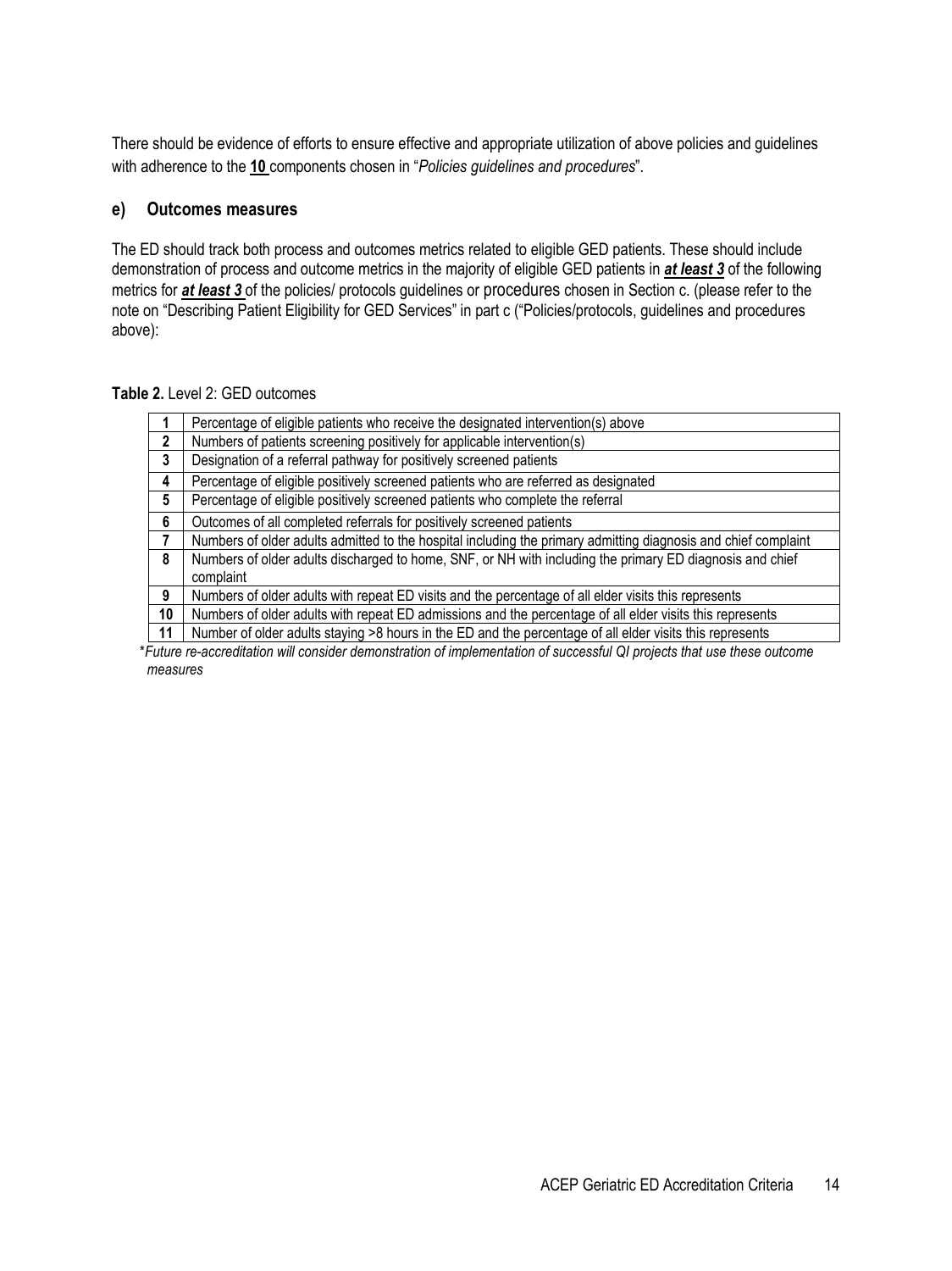# **f) Equipment and supplies**

In-department access to four-point walkers, canes, and *at least 3* additional pieces of equipment/supplies from the following:

**Table 3.** Level 2: GED equipment and supplies

|   | Non-slip socks                                 |
|---|------------------------------------------------|
|   | Pressure-ulcer reducing mattresses and pillows |
| ≏ | <b>Blanket warmer</b>                          |
|   | Hearing assist devices                         |
| 5 | Bedside commodes                               |
| 6 | Condom catheters                               |
|   | Transition stools for each bed                 |

#### **g) Physical environment**

Presence of the following characteristics to the GED physical environment:

**Table 4.** Level 2: GED physical environment

| Two chairs per patient bed to promote visitors and the possibility of sitting |
|-------------------------------------------------------------------------------|
| 2   A large-face analog clock in each GED patient room                        |
| Easy access to food and drink                                                 |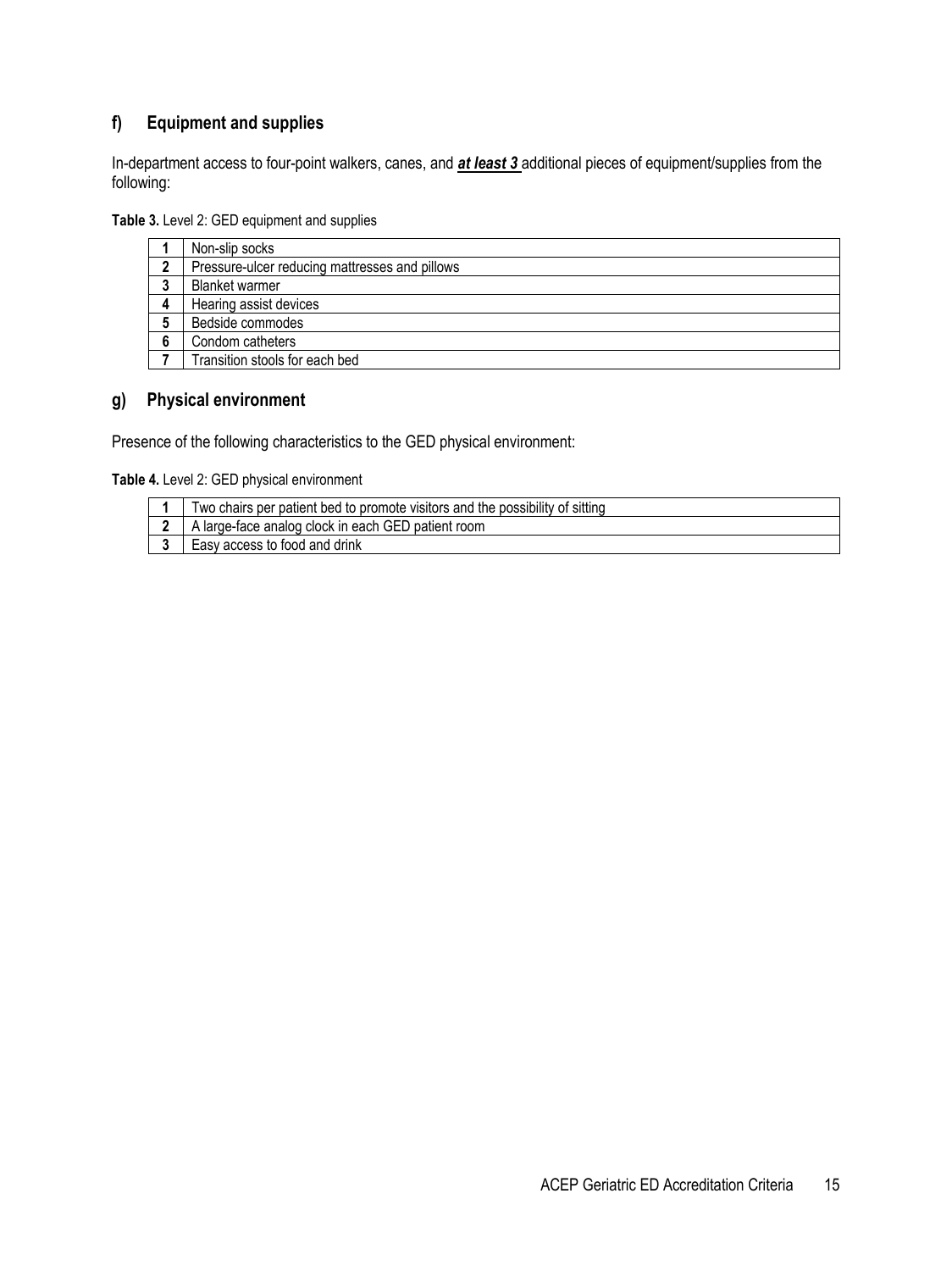# **Level One:**

All of the additional/different requirements to move from Level Two to Level One are marked **\***

# **a) Staffing:**

### **1. Physician**

The institution should provide an EM Boarded emergency physician 'champion' or medical director expertise specifically relevant to the provision of emergency care of older people with the following responsibilities:

- a. Geriatric EM educational leader/coordinator for EM providers across multiple disciplines
- b. Oversee GED operations including:
	- i. Implementation and regular assessment of protocol and policy guidelines of geriatricspecific initiatives
	- ii. Coordination/guidance of GED staff workflow
	- iii. Coordination of interdisciplinary team workflow in the GED
- c. Quality improvement team leader for adherence to geriatric-specific protocols
- d. Oversee outcome measures documentation including process and outcome metrics
- e. Coordinator for maintenance of GED environment (i.e., specific equipment and supplies)
- f. Liaison between hospital leadership and the GED
- g. Quality assurance team leader for geriatric patient case reviews/complaints
- h. Coordinator of GEM research initiatives (*if applicable*)

-EDs that seek accreditation but lack involvement of an emergency physician in the Geriatric ED Medical Director position should appoint co-directors of the geriatric emergency department. In these cases, one GED co-director would be an emergency physician who can then partner with the other co-director in the role of GED director.

-EDs that seek accreditation but lack any emergency physicians capable of serving as co-Medical Director at minimum must request a special exemption to appoint a non-emergency physician as Geriatric ED Medical Director for no more than three years while an emergency physician is recruited. Renewal of the exemption is unlikely without remarkable circumstances (e.g., an extremely rural hospital, failure of extensive attempts to recruit, etc.) We ask that this request come from hospital leadership (e.g., Chief Medical Officer or equivalent) to demonstrate their understanding of the issues present and commitment to adhering to the GEDA requirements in time for the first renewal.

# **2. Nursing**

The institution should provide an identified nurse case manager or transitional care nurse or equivalent who should be present in the ED for at least **56** hours/week of clinical coverage. This nurse case manager or social worker shall have responsibility for complex geriatric patient care and responsibility for geriatric patient capacity development/performance improvement within the ED.

#### *3.* **Interdisciplinary**

The institution should ensure availability of an *\*Inter-disciplinary geriatric assessment team, including the following roles available to the ED.* 

a. Physiotherapy, occupational therapy, social work, medication management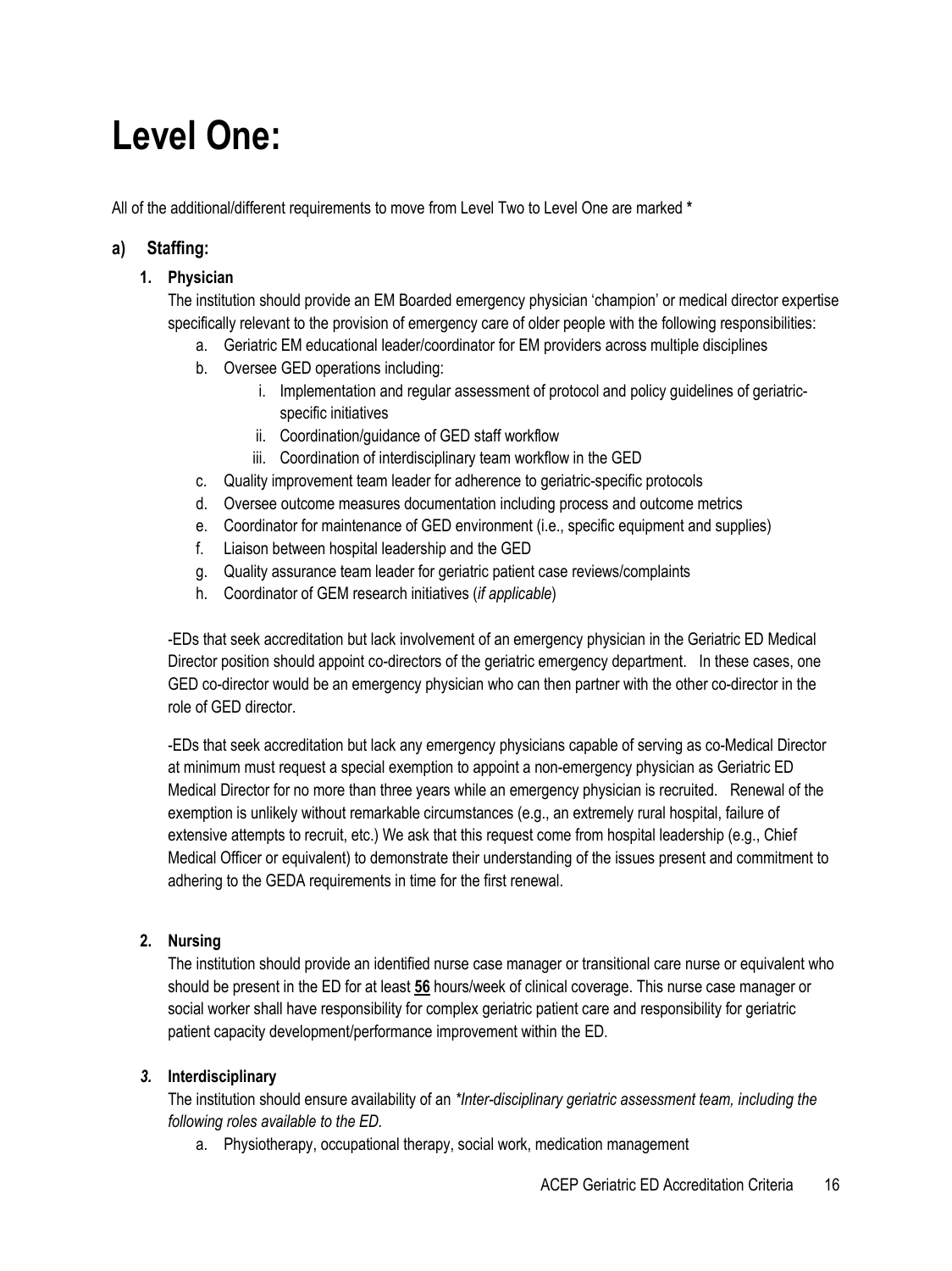#### **4. Administrative**

The institution should ensure that at least one member of the executive/administrative team of the hospital should have, as a part of his/her portfolio, supervision of the Geriatric ED program and be actively committed to enhancing senior-friendly emergency care.

#### *5.* **Patient advisor**

The institution should ensure that *\*A patient advisor or patient council should be appointed and be able to provide at least monthly input on potential for quality improvement.* 

#### **b) Education:**

7. A physician champion / medical director is required for all levels of Geriatric ED. This physician champion / medical director must demonstrate focused training in geriatric emergency medicine that provides added expertise in the emergency care of older adults and added ability to teach other physicians and advanced practice providers how to improve this care.

This training requirement must be demonstrated through coursework:

1) focused on geriatric specific syndromes and concepts (e.g., atypical presentation of disease, changes with age, transitions of care) relevant to emergency medicine,

2) focused on clinical issues nearly exclusive to geriatric ED patients (e.g., end of life care, dementia, delirium, systems of care for older adults), or

3) discussing issues common to all ED patients but focused on the unique factors found in older adults (e.g., trauma in older adults, cardiac arrest care for the geriatric patient).

Training in common emergency medicine conditions (e.g., stroke) that happen to affect older adults does not qualify for this requirement. Qualifying training courses may be in person, web-based (e.g., [Geri-](https://urldefense.proofpoint.com/v2/url?u=http-3A__geri-2Dem.com_&d=DwMGaQ&c=Nd1gv_ZWYNIRyZYZmXb18oVfc3lTqv2smA_esABG70U&r=KxiCTWHmD2oOxdnNNyPqFy8plc2tvBt1azFLaRzk2fo&m=34-hKu1j9XhaElH1UhyXB-uUxvir6NwEl3jYOGc_nUQ&s=3PT8k63uG1aX-HZaxVo8rWTXejuaTaTkxH5tF9vNKEA&e=)[EM.com\)](https://urldefense.proofpoint.com/v2/url?u=http-3A__geri-2Dem.com_&d=DwMGaQ&c=Nd1gv_ZWYNIRyZYZmXb18oVfc3lTqv2smA_esABG70U&r=KxiCTWHmD2oOxdnNNyPqFy8plc2tvBt1azFLaRzk2fo&m=34-hKu1j9XhaElH1UhyXB-uUxvir6NwEl3jYOGc_nUQ&s=3PT8k63uG1aX-HZaxVo8rWTXejuaTaTkxH5tF9vNKEA&e=) or equivalent provided through or led by an authoritative resource. *Reading a book or credit for a topic search in Up to Date (or similar) do not qualify for this training requirement unless CME is earned for this activity.*

• For physician champion / medical directors applying to lead Level 1 Geriatric EDs, 8 hours of education are required for the initial certification and for each renewal.

These educational requirements may be demonstrated through appropriate geriatric-focused CME with completion certificates (please be ready to share these certificates and which of the above mentioned geriatric content this includes.) Alternatively, applicants may submit other coursework that they believe should fulfill this requirement for review by the GEDA Board of Governors. The Board of Governors are under no obligation to accept this other coursework.

- 8. Appropriate education will relate to the eight domains of Geriatric EM as defined by Hogan et al.:
	- q. Atypical presentations of disease
	- r. Trauma including falls
	- s. Cognitive and Behavioral disorders
	- t. Emergency intervention modifications
	- u. Medication management/polypharmacy
	- v. Transitions of care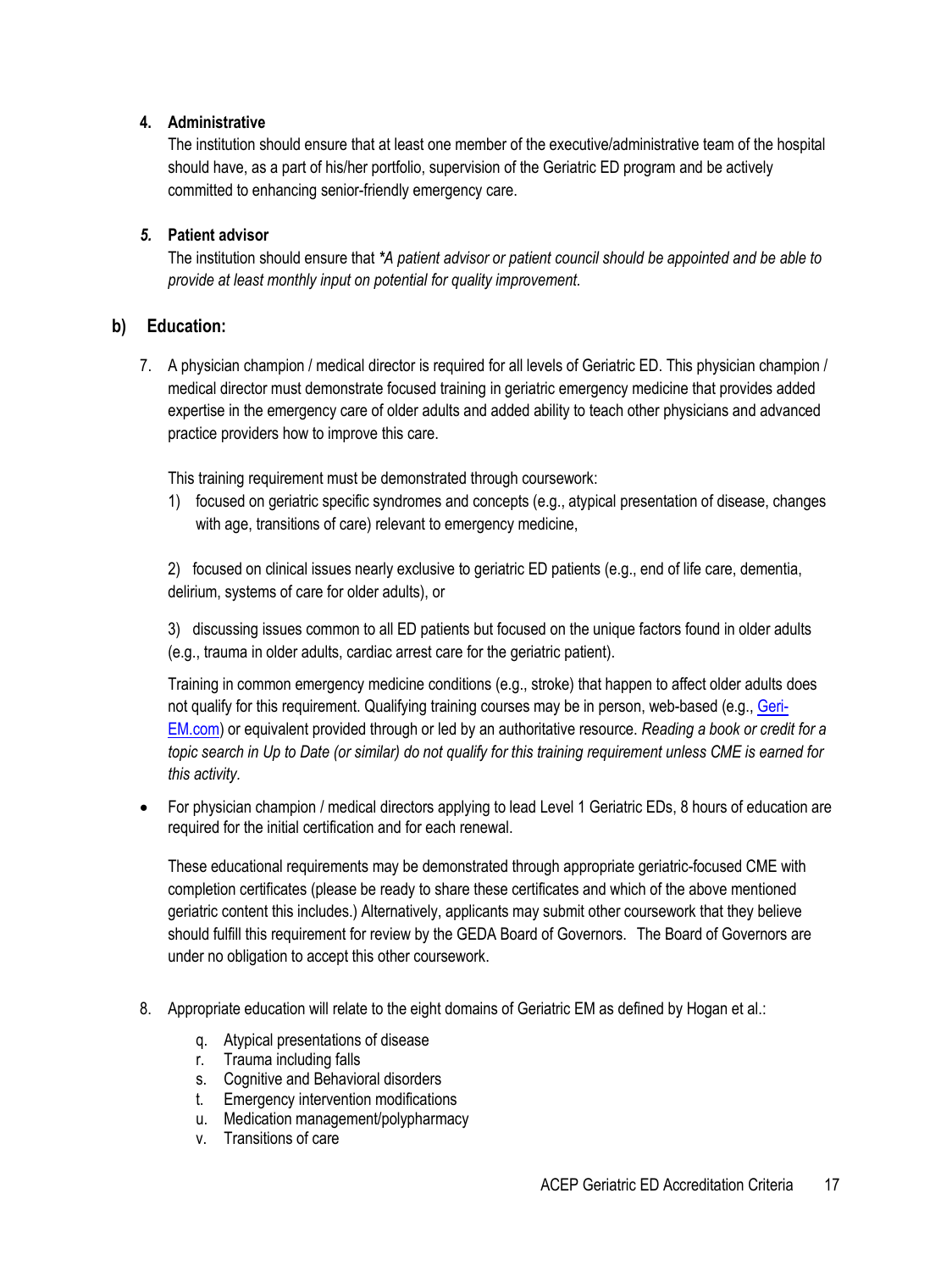- w. Effect of comorbid conditions/polymorbidity
- x. End-of-life care
- 9. Education of nursing personnel about geriatric emergency care of older patients is critically important in a Geriatric ED. A department should document its nursing educational activity and submit the documentation for consideration. Some examples:
	- g. GENE course from Emergency Nurses Association <https://www.ena.org/education/education/GENE/Pages/default.aspx>
	- h. Emergency Department nursing modules from NICH[E http://www.nicheprogram.org/knowledge](http://www.nicheprogram.org/knowledge-center/webinars/archived-webinars/)[center/webinars/archived-webinars/](http://www.nicheprogram.org/knowledge-center/webinars/archived-webinars/)
	- i. Locally developed nursing education modules

#### **c) Policies/protocols, guidelines and procedures:**

*At least 20* of the following (*note*: guideline \*1), should be part of the ED's model of care (as evidenced by wellestablished guidelines and with integration of those guidelines into electronic medical records, if applicable). Given the high likelihood of variability across sites, adherence and presence of policies and guidelines will determined primarily by reviewer evaluation during the site visit. In preparation for the site visit, applicants should be prepared to provide supporting documentation of relevant guidelines in the majority of eligible GED patients at their institution.

We are looking for protocols that specifically address the emergency care needs of older adults. These protocols or procedures should describe the process through which this care improvement activity takes place for older patients while in the ED and how it is tracked with regards to adherence and care. (i.e., Who does the process, on whom the process is done, and how the process is triggered, etc.)

Sites submitting hospital-wide policies / protocols / procedures should provide detailed explanation for how these are applied to older adults and address ED specific issues.

Describe at least one policy or protocol or procedure that you have implemented in your ED that is specific to highquality care of older ED patients. This description should be detailed enough for the reviewers to understand how it is implemented, including information about staff education, how it is integrated into workflow, and strategies for tracking implementation. These protocols or procedures should describe the process through which a care improvement activity takes place for older patients while in the ED and how it is tracked with regards to adherence and improvement (i.e., who does the process, on whom the process is done, and how the process is triggered, etc.)

**It is not sufficient to describe an already existent hospital-wide policy that just happens to include the ED or an already existent ED policy that just happens to include older patients.** The following are *not* adequate for accreditation: a hospital-wide policy on reducing urinary catheter insertion which does not specify how this policy will be disseminated to ED nurses and physicians or how the policy will be adapted in the ED setting for geriatric patient specifically is not adequate for accreditation; an ED policy of routinely screening all patients for abuse which does not address the particular challenges of elder abuse (e.g., staff education in recognizing it, reporting requirements, strategies for tracking adherence.)

#### **Applications that do not include these details about the geriatric-specific and ED-specific nature of the policies / protocols / procedures will not be accepted.**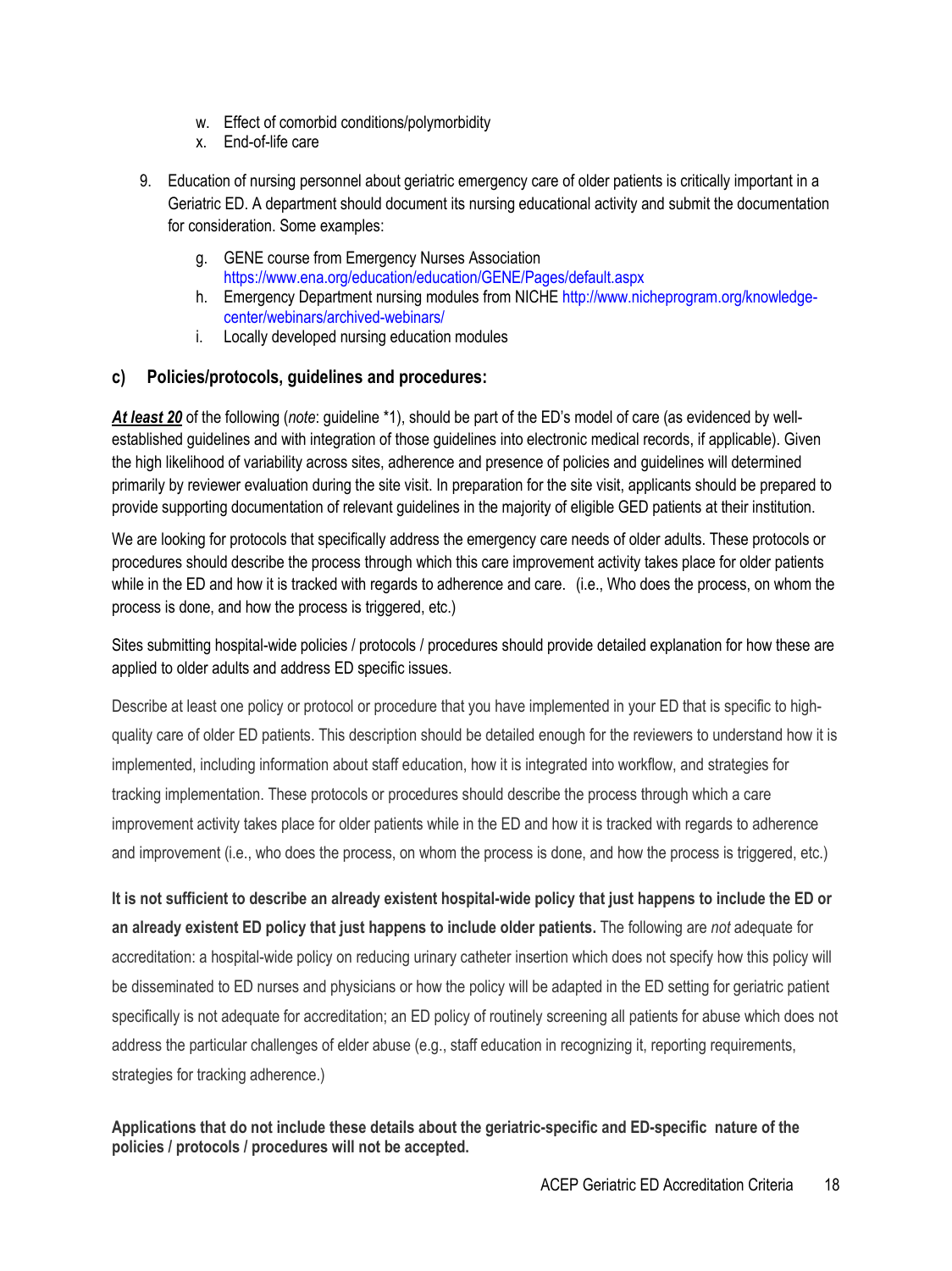- Examples of suitable geriatric ED-specific policies can be found throughout the ACEP Geriatric ED Guidelines. They might include the following (or many others):
- A process for screening all older ED patients for delirium including staff training, tools to be used, strategies for follow up of positive screens, strategies for tracking adherence and quality improvement;
- A process for identifying functional decline in all older ED patients including staff training, tools to be used, strategies for tracking adherence and quality improvement;
- A process for assessing older ED patients who present with falls including staff training, tools/processes to be used, involvement of an interdisciplinary team, strategies for tracking adherence and quality improvement;
- A process for improving transitions of care e.g. ensuring accurate information returns to primary care provider or long-term care or community services, including staff training, the tool to be used, strategies for tracking adherence and quality improvement;
- A process for medication reconciliation for older ED patients; for reduced use of restraints for older ED patients; for pain management in older ED patients; for accessing palliative care services

#### *Describing Patient Eligibility for GED Services*

A patient's eligibility for GED initiatives may vary across intervention type and institution. For example, eligibility may be based on age, screening tool results, or prior ED history. While we will accept a range of definitions of patient eligibility, the applying institution should specify how they are defining eligibility for the purposes of measuring adherence (i.e., the denominator) for each criterion being evaluated.

#### **Table 1a.** Level 1: GED policies/protocols, guidelines, and procedures

| $*_{1}$                 | A guideline to define criteria for access to Geriatric Emergency Department Care from ED triage                       |  |
|-------------------------|-----------------------------------------------------------------------------------------------------------------------|--|
| $\overline{\mathbf{2}}$ | A standardized delirium screening guideline (examples: DTS; CAM; 4AT, other) with appropriate follow-up               |  |
| 3                       | A standardized dementia screening process (Ottawa 3DY; Mini Cog; SIS; Short Blessed Test; other)                      |  |
| 4                       | A guideline for standardized assessment of function and functional decline (ISAR; AUA; interRAI Screener; other)      |  |
|                         | with appropriate follow-up                                                                                            |  |
| 5                       | A guideline for standardized fall assessment guideline (including mobility assessment, e.g. TUG or other) with        |  |
|                         | appropriate follow-up                                                                                                 |  |
| 6                       | A guideline for identification of elder abuse with appropriate follow-up                                              |  |
| 7                       | A guideline for medication reconciliation in conjunction with a pharmacist                                            |  |
| 8                       | A guideline for to minimize the use of potentially inappropriate medications (Beers' list, or other hospital-specific |  |
|                         | strategy, access to an ED-based pharmacist)                                                                           |  |
| 9                       | A guideline for pain control in elder patients                                                                        |  |
| 10                      | A guideline for accessing palliative care consultation in the ED                                                      |  |
| 11                      | A guideline for accessing Geriatric Psychiatry consultation in the ED                                                 |  |
|                         | Development and implementation of at least three order sets for common geriatric ED presentations developed with      |  |
| 12                      | particular attention to geriatric-appropriate medications and dosing and management plans (e.g. delirium, hip         |  |
|                         | fracture, sepsis, stroke, ACS)                                                                                        |  |
| 13                      | A guideline to standardize and minimize urinary catheter use                                                          |  |
| 14                      | A guideline to minimize NPO designation and to promote access to appropriate food and drink;                          |  |
| 15                      | A guideline to promote mobility                                                                                       |  |
| 16                      | A guideline to guide the use of volunteer engagement                                                                  |  |
| 17                      | A standardized discharge guideline for patients discharged home that addresses age-specific communication needs       |  |
|                         | (large-font, lay person's language, clear follow-up plan, evidence of patient communication)                          |  |
| 18                      | A guideline for PCP notification                                                                                      |  |
| 19                      | A guideline to address transitions of care to residential care                                                        |  |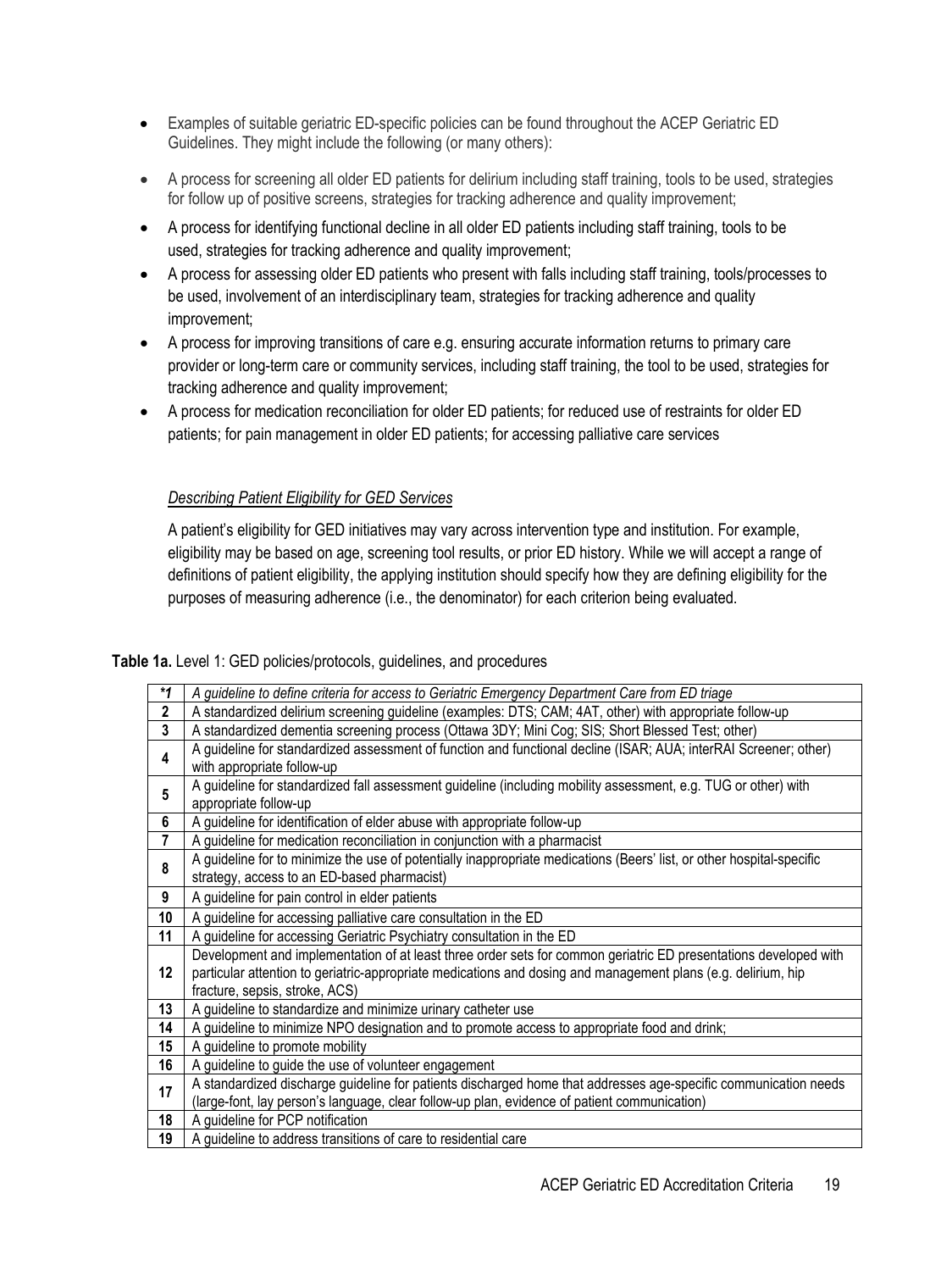| 20 | A guideline to minimize use of physical restraints including use of trained companions/sitters                        |  |
|----|-----------------------------------------------------------------------------------------------------------------------|--|
| 21 | Standardized access to geriatric specific follow-up clinics: comprehensive geriatric assessment clinic, falls clinic, |  |
|    | memory clinic, other                                                                                                  |  |
| 22 | A guideline for post-discharge follow up (phone, telemedicine, other)                                                 |  |
| 23 | Access to transportation services for return to residence                                                             |  |
| 24 | A pathway program providing easy access to short- or long-term rehabilitation services, including inpatient           |  |
| 25 | Access to an outreach program providing home assessment of function and safety                                        |  |
| 26 | Access to and an active relationship with community paramedicine follow up services                                   |  |
| 27 | An outreach program to residential care homes to enhance quality of care and of ED transfers                          |  |

*\*New criteria* 

# **d) Quality Improvement**

There should be evidence of efforts to ensure effective and appropriate utilization of above policies and guidelines to the 20 components chosen in "*Policies guidelines and procedures*".

#### **e) Outcomes measures**

The ED should track both process and outcomes metrics related to eligible GED patients. These should include demonstration of process and outcome metrics in the majority of eligible GED patients in *at least 5* of the following metrics for *at least 5* of the "policies/ protocols, guidelines or procedures" chosen in Section c.

(please refer to the note on "Describing Patient Eligibility for GED Services" in part c ("Policies/protocols, guidelines and procedures" above):

| Table 2a. Level 1: GED outcomes |  |  |  |
|---------------------------------|--|--|--|
|---------------------------------|--|--|--|

|                                                                                                                         | Percentage of eligible patients who receive the designated intervention(s) above                               |  |  |
|-------------------------------------------------------------------------------------------------------------------------|----------------------------------------------------------------------------------------------------------------|--|--|
| 2                                                                                                                       | Numbers of patients screening positively for applicable intervention(s)                                        |  |  |
| 3                                                                                                                       | Designation of a referral pathway for positively screened patients                                             |  |  |
| 4                                                                                                                       | Percentage of eligible positively screened patients who are referred as designated                             |  |  |
| 5                                                                                                                       | Percentage of eligible positively screened patients who complete the referral                                  |  |  |
| 6                                                                                                                       | Outcomes of all completed referrals for positively screened patients                                           |  |  |
|                                                                                                                         | Numbers of older adults admitted to the hospital including the primary admitting diagnosis and chief complaint |  |  |
| 8                                                                                                                       | Numbers of older adults discharged to home, SNF, or NH with including the primary ED diagnosis and chief       |  |  |
|                                                                                                                         | complaint                                                                                                      |  |  |
| 9                                                                                                                       | Numbers of older adults with repeat ED visits and the percentage of all elder visits this represents           |  |  |
| 10                                                                                                                      | Numbers of older adults with repeat ED admissions and the percentage of all elder visits this represents       |  |  |
| 11                                                                                                                      | Number of older adults staying >8 hours in the ED and the percentage of all elder visits this represents       |  |  |
| *Future re-accreditation will consider demonstration of implementation of successful QI projects that use these outcome |                                                                                                                |  |  |
|                                                                                                                         | measures                                                                                                       |  |  |

#### **f) Equipment and Supplies**

Easy in-department access to four-point walkers, canes, and the following list of equipment/supplies (*note*:\*1 and \*2)

#### **Table 3a.** Level 1: GED equipment and supplies

| $*$ 4 | Low beds                                       |
|-------|------------------------------------------------|
| *2    | Reclining arm chairs                           |
| 3     | Non-slip socks                                 |
| 4     | Pressure-ulcer reducing mattresses and pillows |
| 5     | <b>Blanket warmer</b>                          |
| 6     | Hearing assist devices                         |
|       | Bedside commodes                               |
| 8     | Condom catheters                               |
|       |                                                |

*\*New criteria*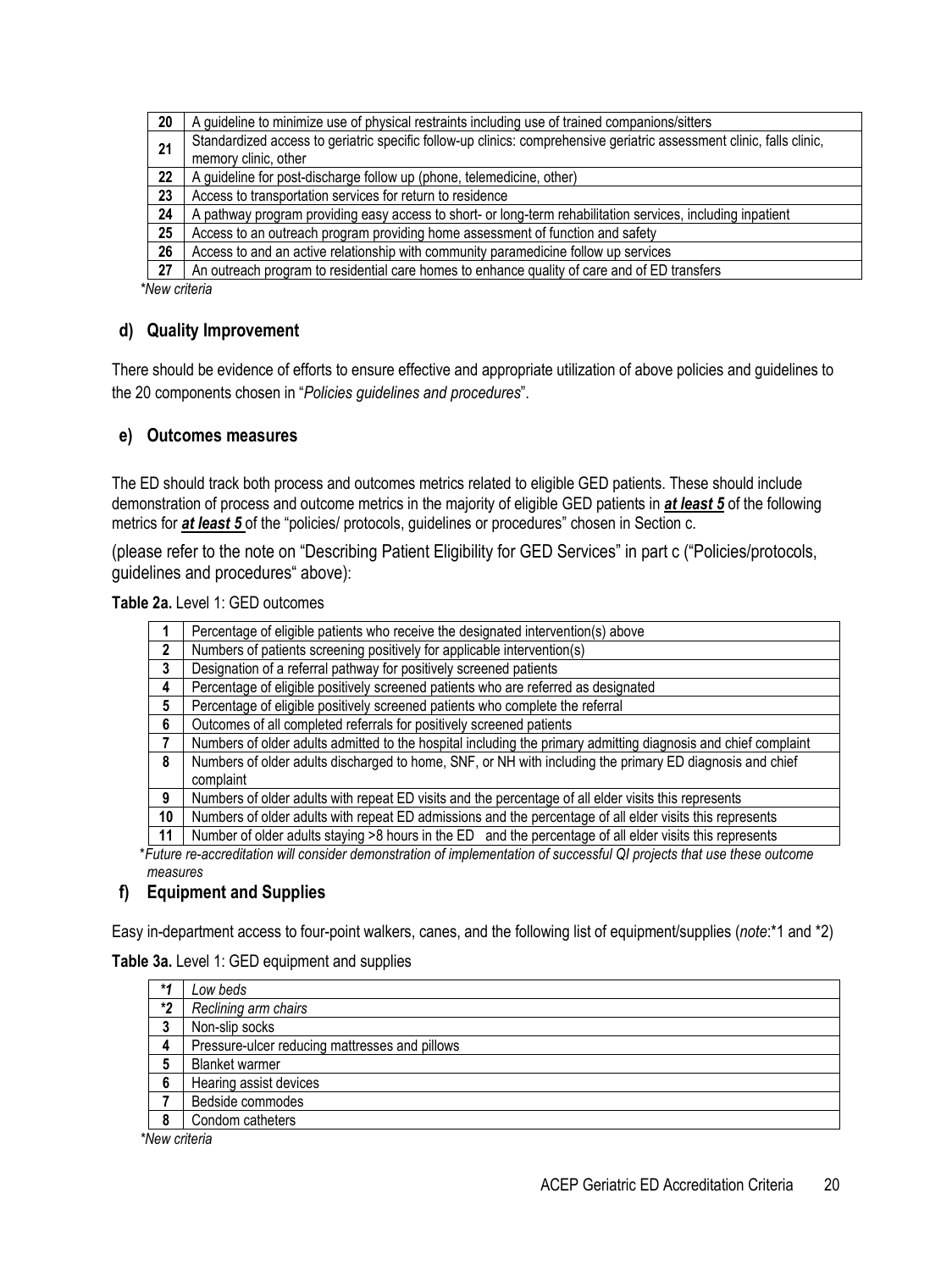# **g) Physical environment**

Ideally a separate physically enclosed space for the Geriatric ED is identified. If that is not possible a space that prioritizes the best qualities of senior-friendly environmental design with attention to the following (*note:* \* indicates new criteria for Level 1 accreditation).

| Table 4a. Level 1: GED physical environment |  |
|---------------------------------------------|--|
|---------------------------------------------|--|

| $*1$ | Ample seating for visitors and family (at least 2/room)                    |
|------|----------------------------------------------------------------------------|
| 2    | A large-face analog clock in each patient room                             |
| 3    | Easy access to food and drink                                              |
| *4   | Enhanced lighting (e.g. natural light, artificial skylight or window, etc. |
| *5   | Efforts at noise reduction (separate enclosed rooms                        |
| *6   | Non-slip floors                                                            |
| *7   | Adequate hand rails                                                        |
| *8   | High-quality signage and way-finding                                       |
| ٠9   | Wheel-chair accessible toilets                                             |
| *10  | Availability of raised toilet seats                                        |

*\*New criteria*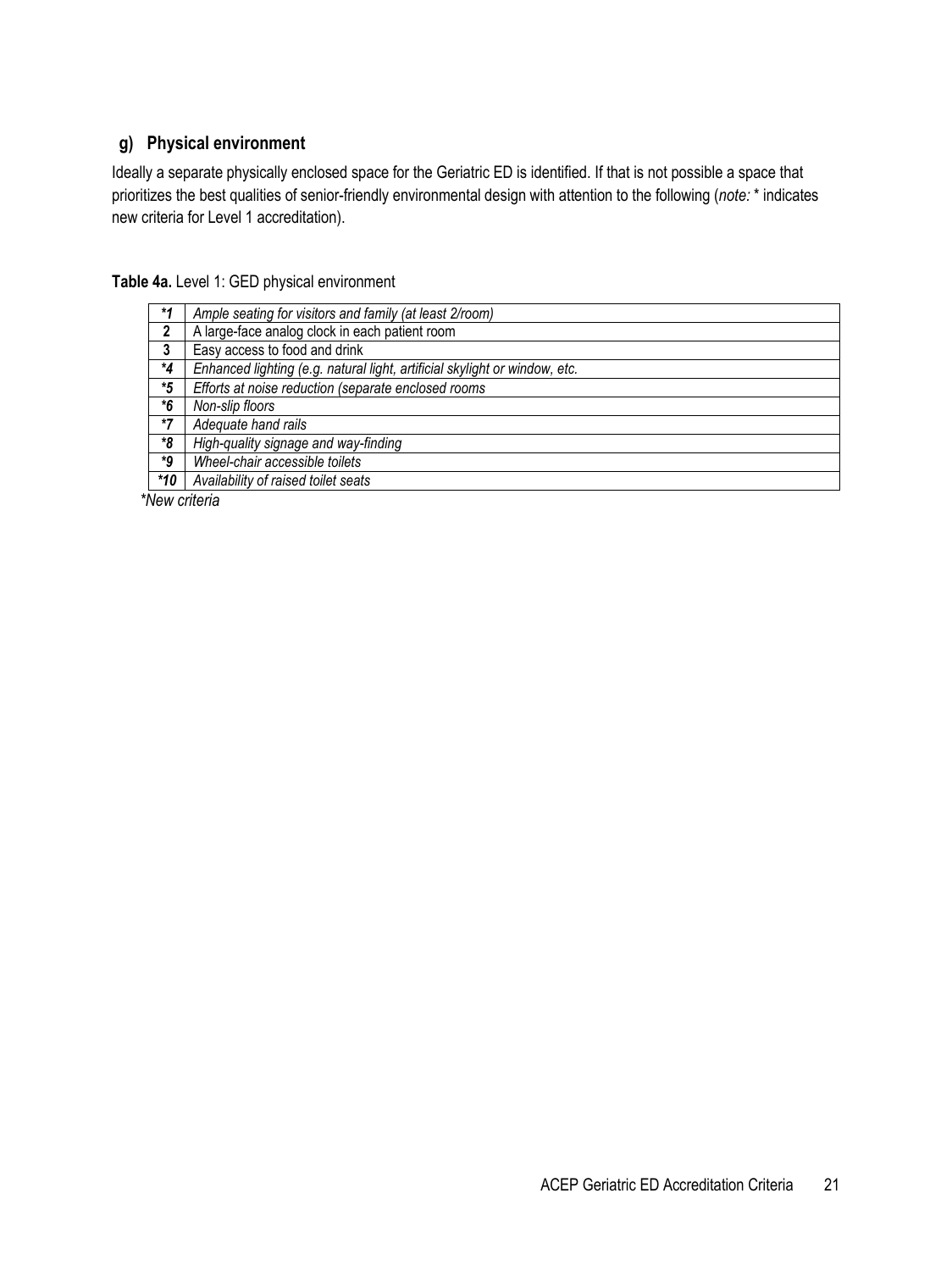#### **Geriatric ED Accreditation Board of Governors**

Kevin Biese, MD, MAT, FACEP, Chair Christopher R. Carpenter, MD, MSc, FACEP Teresita M. Hogan, MD, FACEP Ula Y. Hwang, MD, FACEP Marianna Karounos, DO, FACEP Don Melady, MD, CCFP (EM) Tony Rosen, MD Manish N. Shah, MD, FACEP Michael E. Stern, MD Sandy Schneider, MD, FACEP, Exofficio Christina Shenvi MD, PhD, FACEP David Larson, MD, FACEP Mark Rosenberg, DO, MBA, FACEP, ACEP Board Liaison Nicole Tidwell, ACEP, Geriatric Emergency Department Accreditation Manager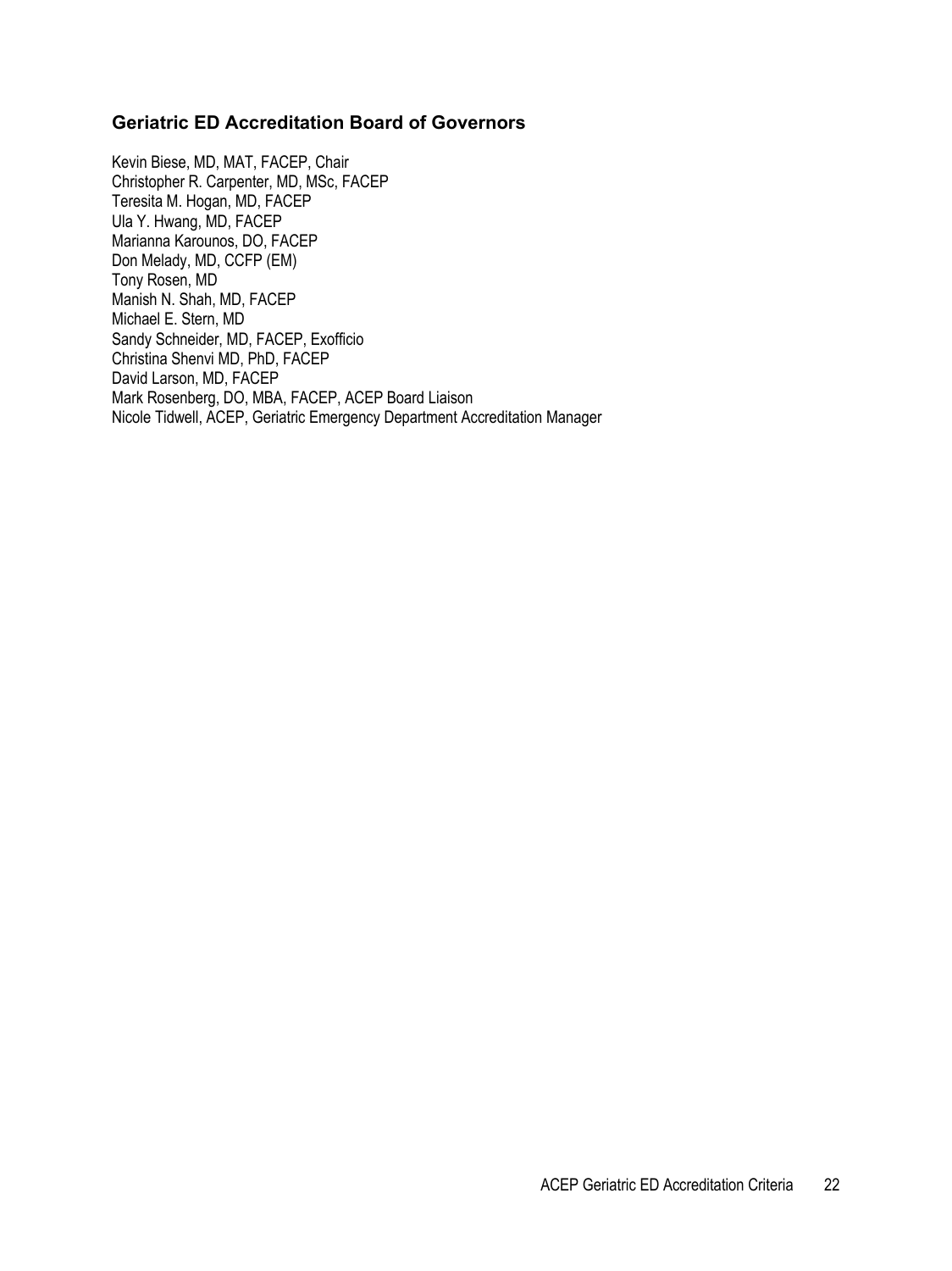#### **REFERENCES**

**1.** Ortman J, Velkoff VA, Hogan H. *An Aging Nation: The Older Population in the United States: Population estimates and Projections,* Washington DC: US Census Bureau; 2012.

**2.** Pines JM, Mullins PM, Cooper JK, et al. National trends in emergency department use, care patterns, and quality of care in older adults in the United States. *J Am Geriatr Soc.* 2013;**61**:12–7.

- **3.** Carpenter CR, Platts-Mills TF. Evolving prehospital, emergency department, and "inpatient" management models for geriatric emergencies. *Clin Geriatr Med.* Feb 2013;29(1):31-47.
- **4.** Keehan SP, Cuckler GA, Sisko AM, et al. National health expenditure projections, 2014-24: spending growth faster than recent trends. *Health Aff.* Aug 2015;34(8):1407-1417.
- **5.** Keehan SP, Poisal JA, Cuckler GA, et al. National Health Expenditure Projections, 2015-25: Economy, prices, and aging expected to shape spending and enrollment. *Health Aff.* Aug 2016;35(8):1522-1531.
- **6.** Hwang U, Shah MN, Han JH, et al. Transforming emergency care for older adults. *Health Aff.* Dec 2013;32(12):2116-2121.
- **7.** Hogan TM, Losman ED, Carpenter CR, et al. Development of geriatric competencies for emergency medicine residents using an expert consensus process. *Acad Emerg Med.* Mar 2010;17(3):316-324.
- **8.** Carpenter CR, Heard K, Wilber ST, et al. Research priorities for high-quality geriatric emergency care: medication management, screening, and prevention and functional assessment. *Acad Emerg Med.* Jun 2011;18(6):644-654.
- **9.** Carpenter CR, Shah MN, Hustey FM, et al. High yield research opportunities in geriatric emergency medicine research: prehospital care, delirium, adverse drug events, and falls. *J Gerontol Med Sci.* Jul 2011;66(7):775-783.
- **10.** Rosenberg M, Carpenter CR, Bromley M, et al. Geriatric Emergency Department Guidelines. *Ann Emerg Med.*  May 2014;63(5):e7-e25.
- **11.** Carpenter CR, Lo AX. Falling Behind? Understanding Implementation Science in Future Emergency Department Management Strategies for Geriatric Fall Prevention. *Acad Emerg Med.* Apr 2015 22(4):478-480.
- **12.** Carpenter CR, Griffey RT, Stark S, et al. Physician and Nurse Acceptance of Geriatric Technicians to Screen for Geriatric Syndromes in the Emergency Department. *West J Emerg Med.* Dec 2011;12(4):489-495.
- **13.** Han JH, Zimmerman EE, Cutler N, et al. Delirium in older emergency department patients: recognition, risk factors, and psychomotor subtypes. *Acad Emerg Med.* Mar 2009;16(3):193-200.
- **14.** Tirrell G, Sri-on J, Lipsitz LA, et al. Evaluation of older adult patients with falls in the emergency department: discordance with national guidelines. *Acad Emerg Med.* Apr 2015 22(4):461-467.
- **15.** Hogan TM, Olade TO, Carpenter CR. A profile of acute care in an aging America: snowball sample identification and characterization of United States geriatric emergency departments in 2013. *Acad Emerg Med.* Mar 2014 21(3):337-346.